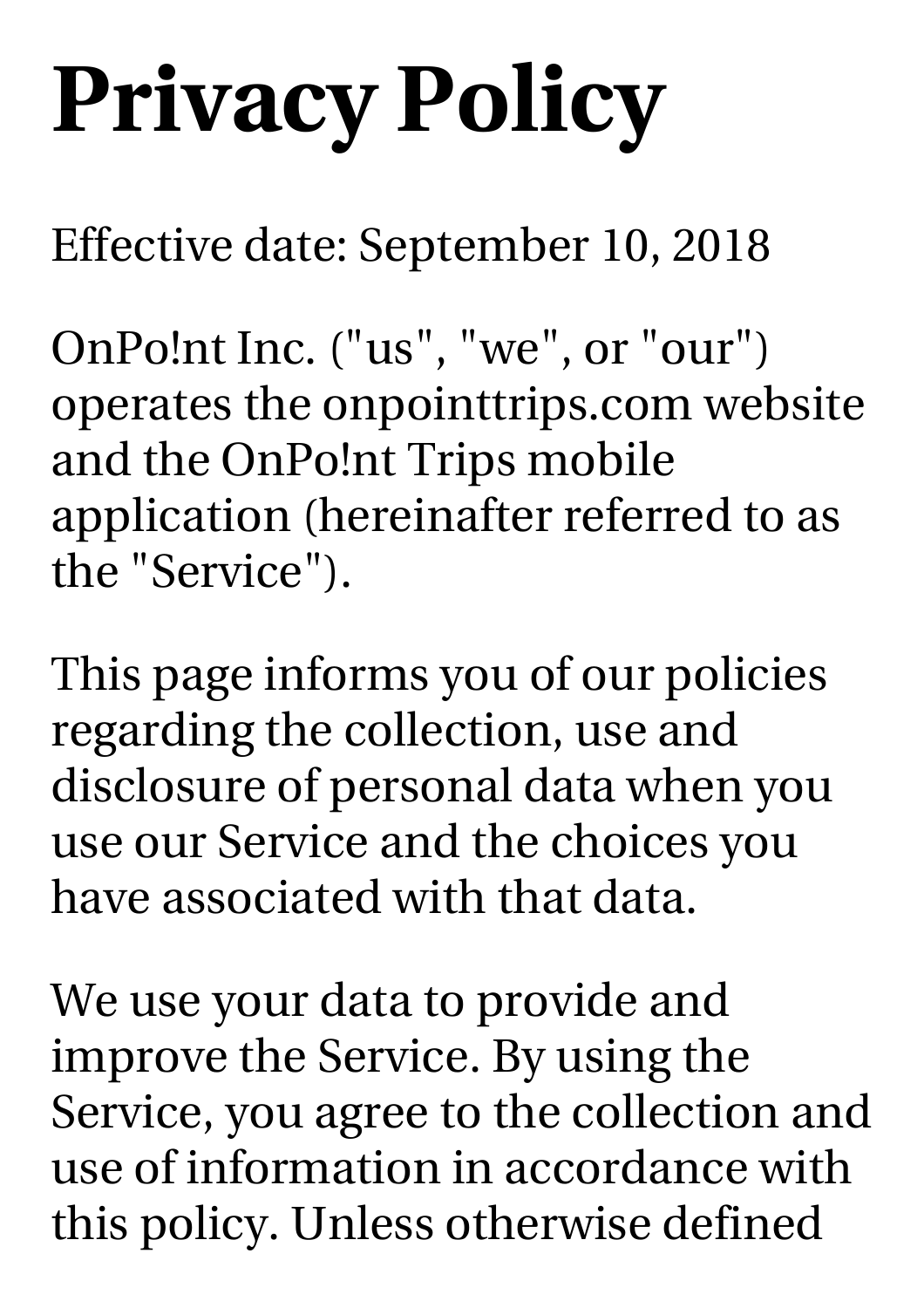in this Privacy Policy, the terms used in this Privacy Policy have the same meanings as in our Terms and Conditions.

## **Definitions**

#### **Service**

Service means the onpointtrips.com website and the OnPo!nt Trips mobile application operated by OnPo!nt Inc.

#### **Personal Data**

Personal Data means data about a living individual who can be identified from those data (or from those and other information either in our possession or likely to come into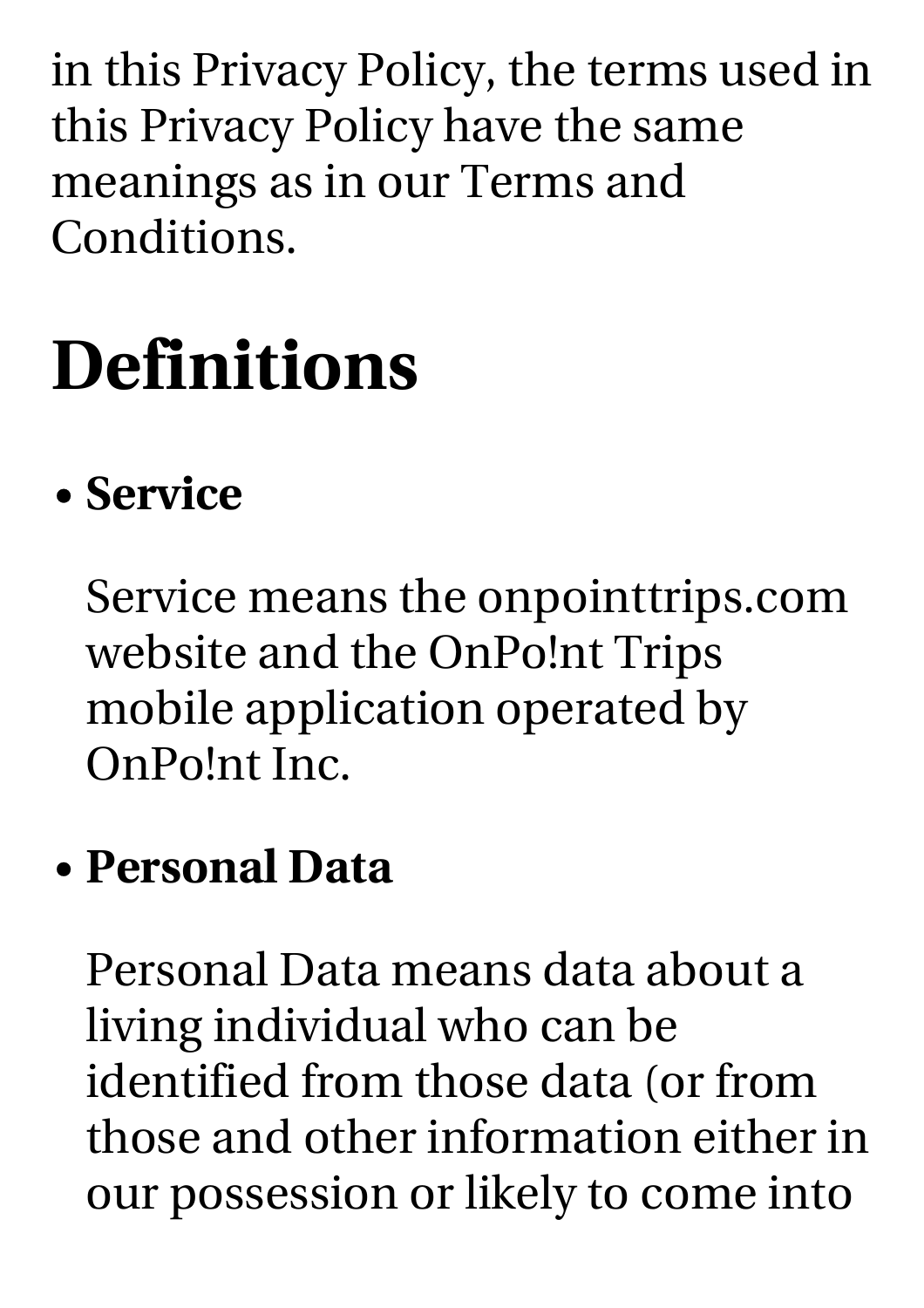our possession).

#### **Usage Data**

Usage Data is data collected automatically either generated by the use of the Service or from the Service infrastructure itself (for example, the duration of a page visit).

#### **Cookies**

Cookies are small files stored on your device (computer or mobile device).

#### **Data Controller**

Data Controller means the natural or legal person who (either alone or jointly or in common with other persons) determines the purposes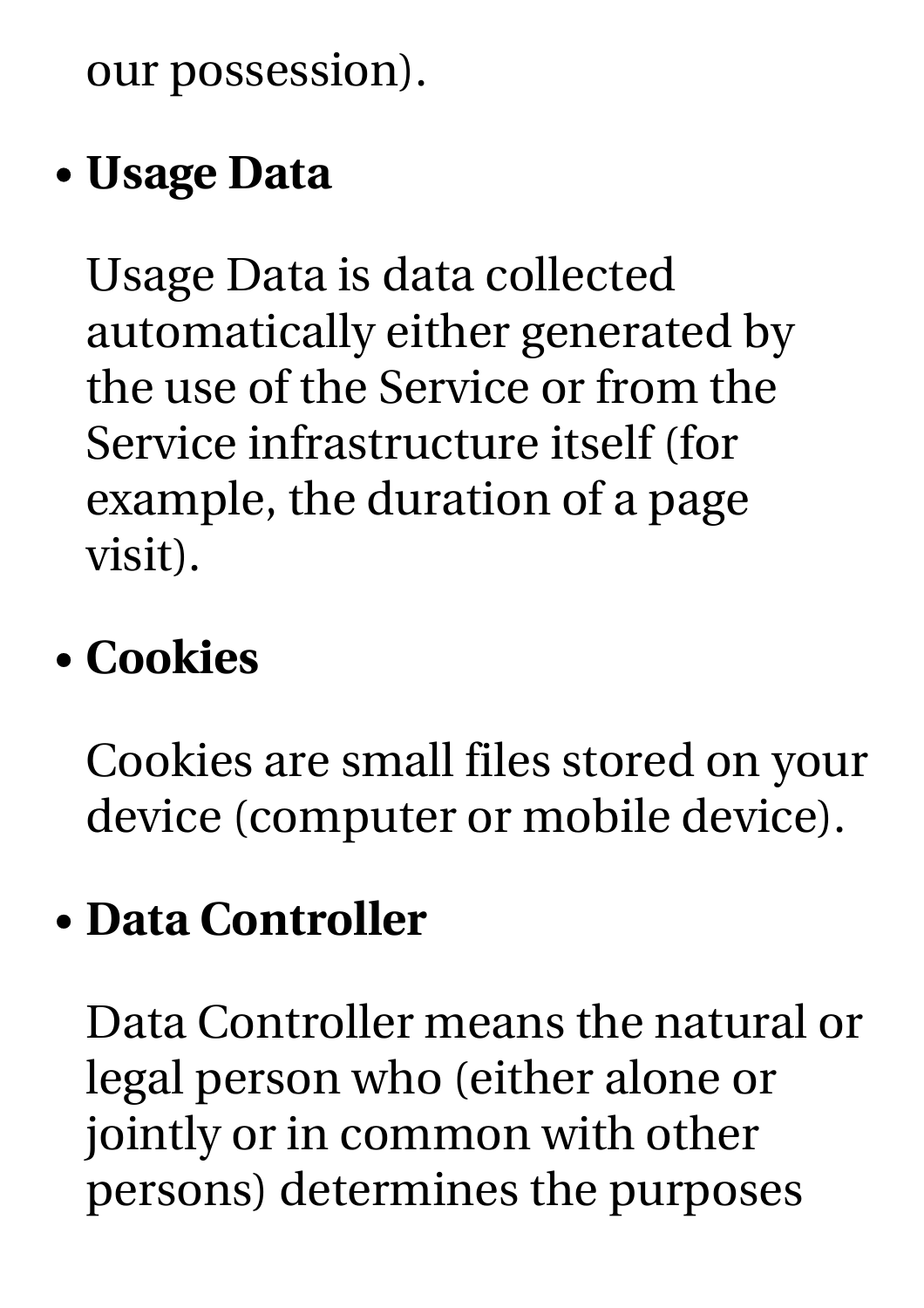for which and the manner in which any personal information are, or are to be, processed.

For the purpose of this Privacy Policy, we are a Data Controller of your Personal Data.

#### **Data Processors (or Service Providers)**

Data Processor (or Service Provider) means any natural or legal person who processes the data on behalf of the Data Controller.

We may use the services of various Service Providers in order to process your data more effectively.

#### **Data Subject (or User)**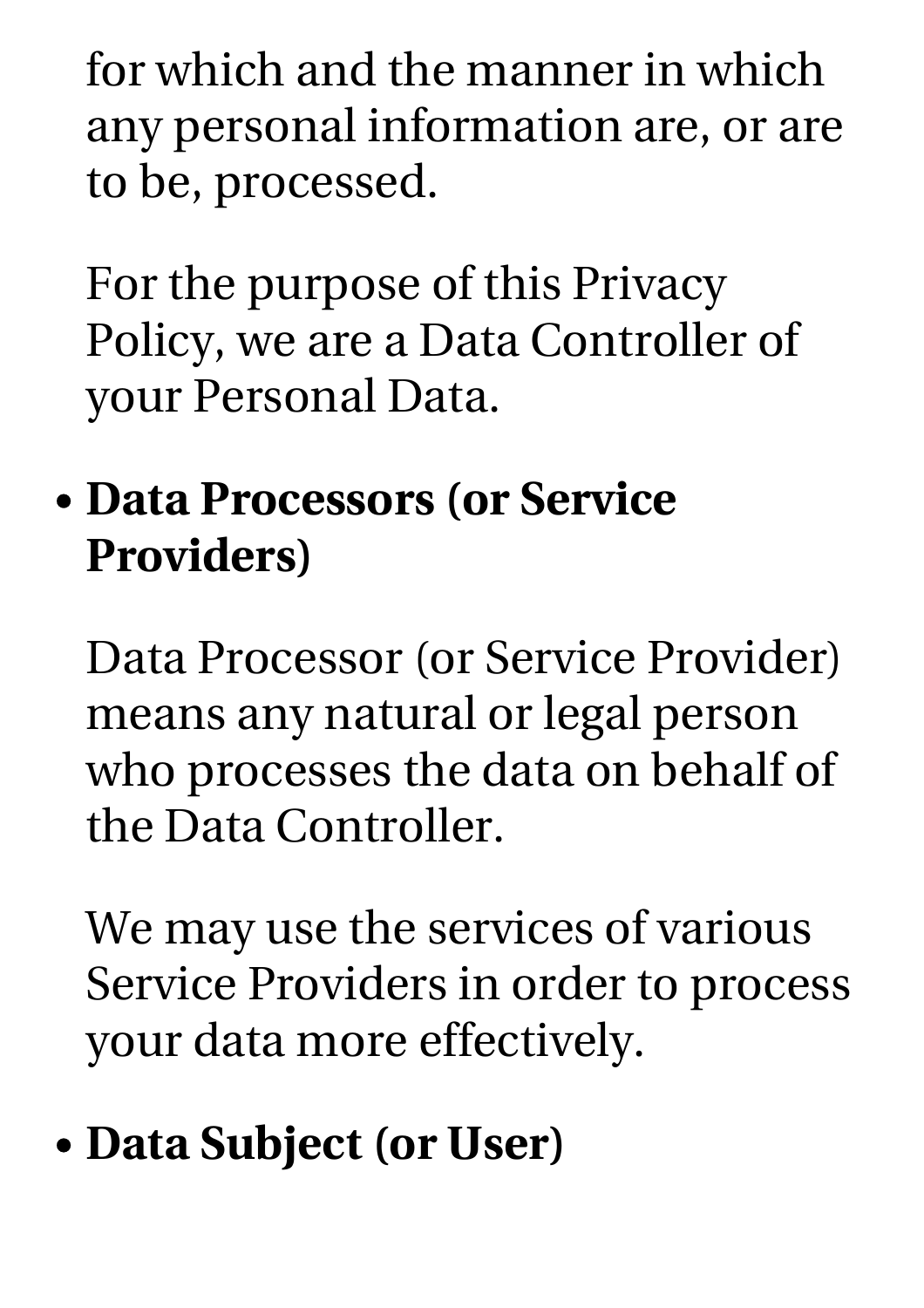Data Subject is any living individual who is using our Service and is the subject of Personal Data.

### **Information Collection and Use**

We collect several different types of information for various purposes to provide and improve our Service to you.

### **Types of Data Collected**

#### **Personal Data**

While using our Service, we may ask you to provide us with certain personally identifiable information that can be used to contact or identify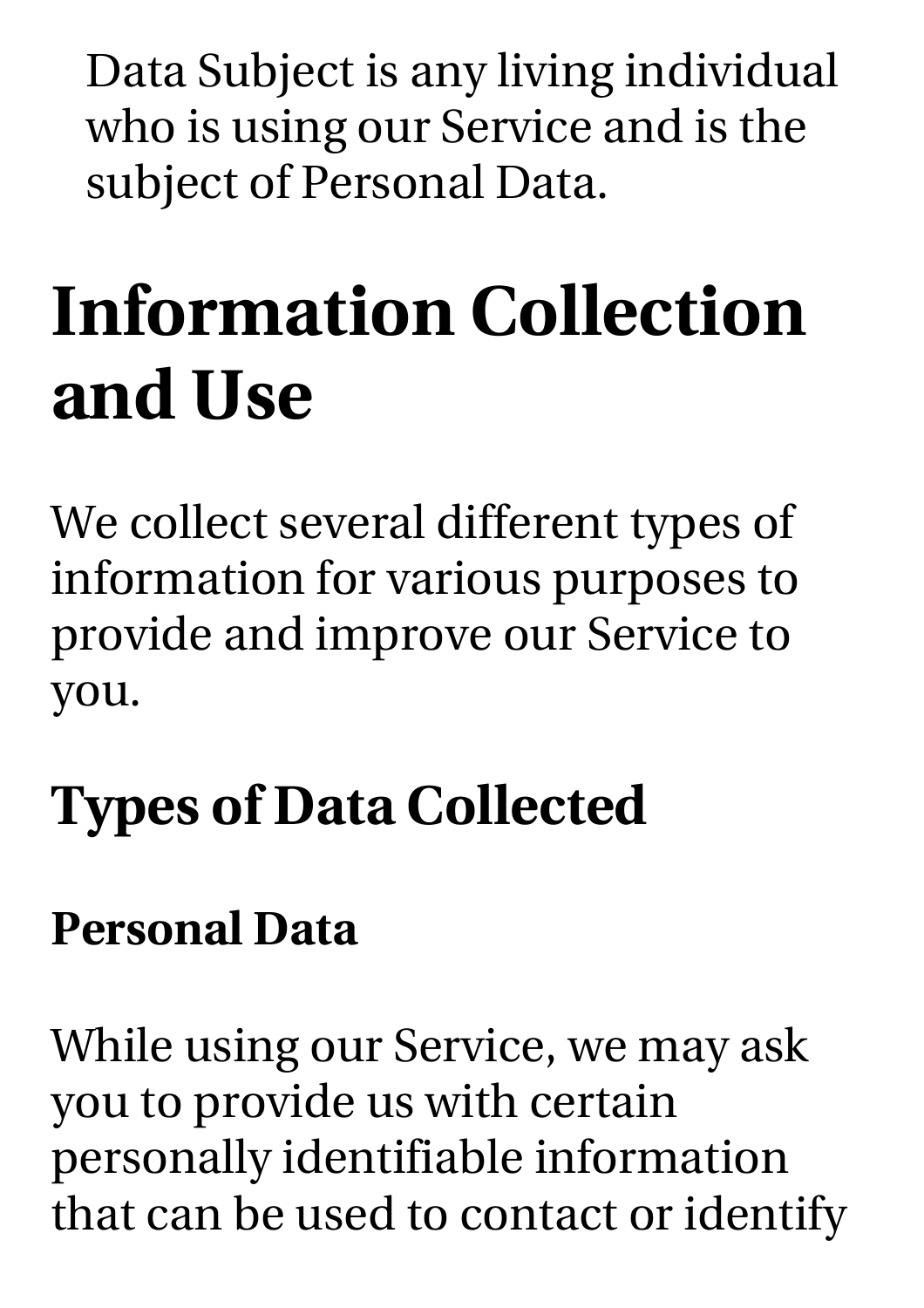you ("Personal Data"). Personally identifiable information may include, but is not limited to:

- Email address
- First name and last name
- Phone number
- Address, State, Province, ZIP/Postal code, City
- Cookies and Usage Data

We may use your Personal Data to contact you with newsletters, marketing or promotional materials and other information that may be of interest to you. You may opt out of receiving any, or all, of these communications from us by following the unsubscribe link or instructions provided in any email we send or by contacting us.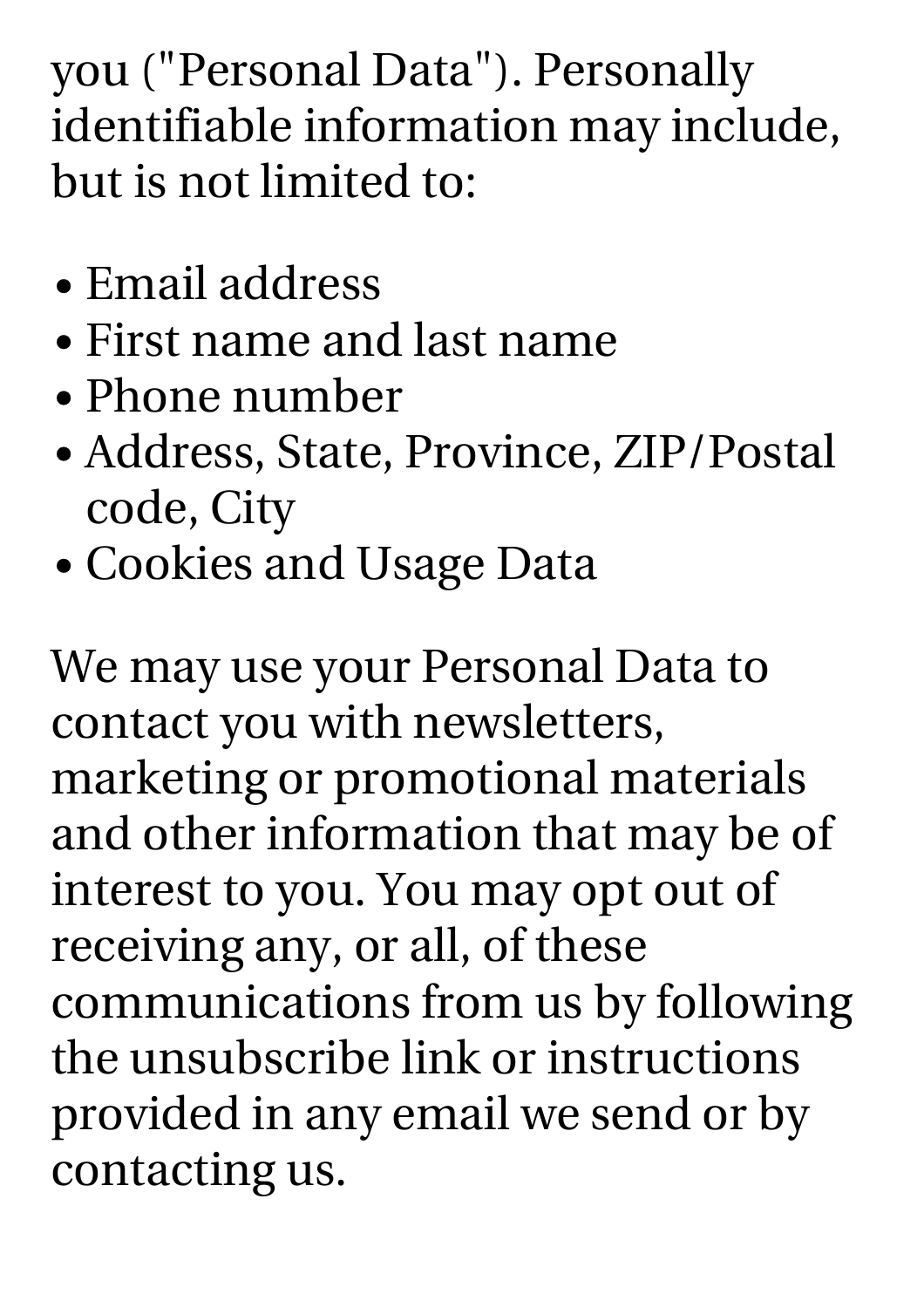#### **Usage Data**

We may also collect information that your browser sends whenever you visit our Service or when you access the Service by or through a mobile device ("Usage Data").

This Usage Data may include information such as your computer's Internet Protocol address (e.g. IP address), browser type, browser version, the pages of our Service that you visit, the time and date of your visit, the time spent on those pages, unique device identifiers and other diagnostic data.

When you access the Service with a mobile device, this Usage Data may include information such as the type of mobile device you use, your mobile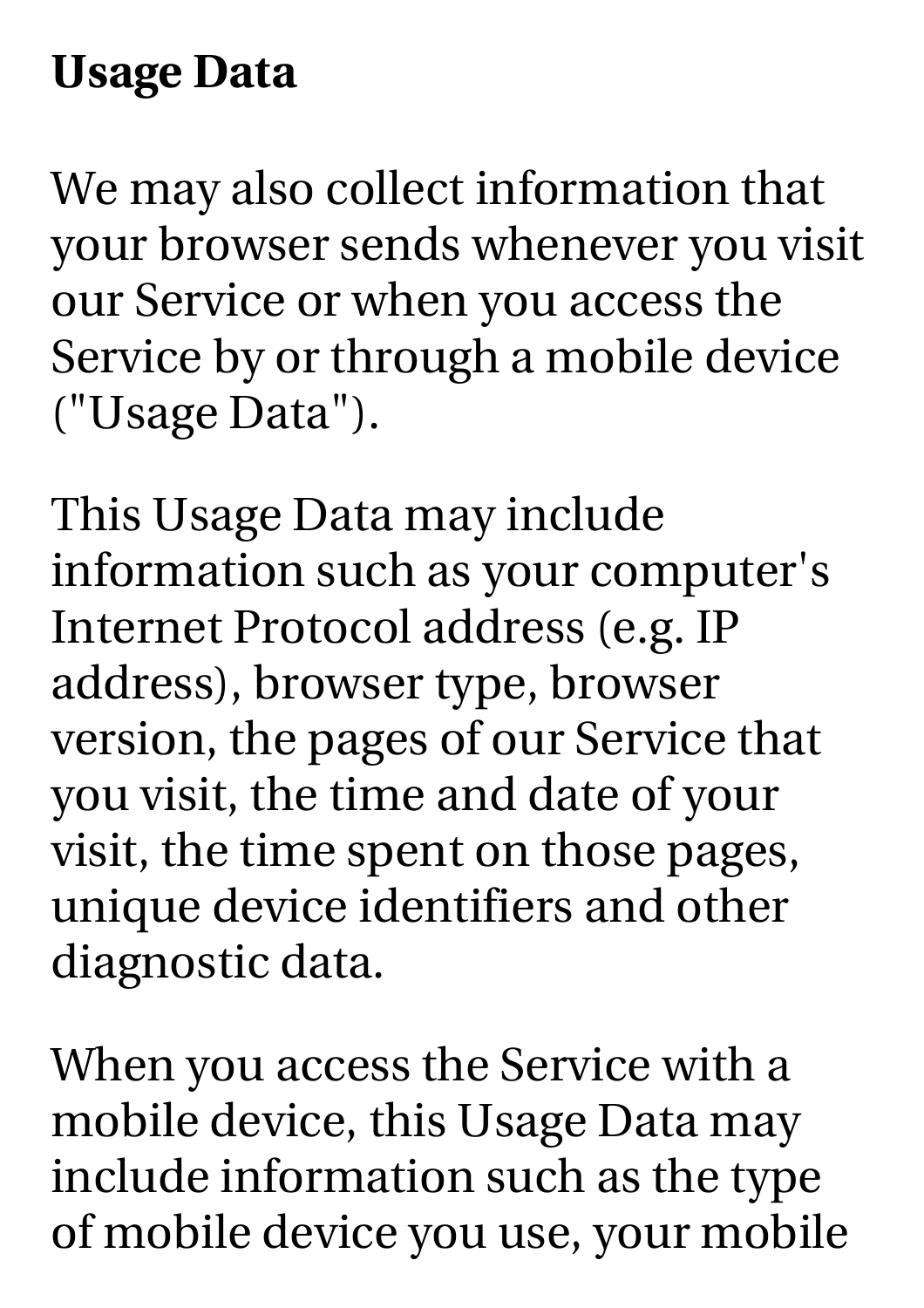device unique ID, the IP address of your mobile device, your mobile operating system, the type of mobile Internet browser you use, unique device identifiers and other diagnostic data.

#### **Location Data**

We may use and store information about your location if you give us permission to do so ("Location Data"). We use this data to provide features of our Service, to improve and customise our Service.

You can enable or disable location services when you use our Service at any time by way of your device settings.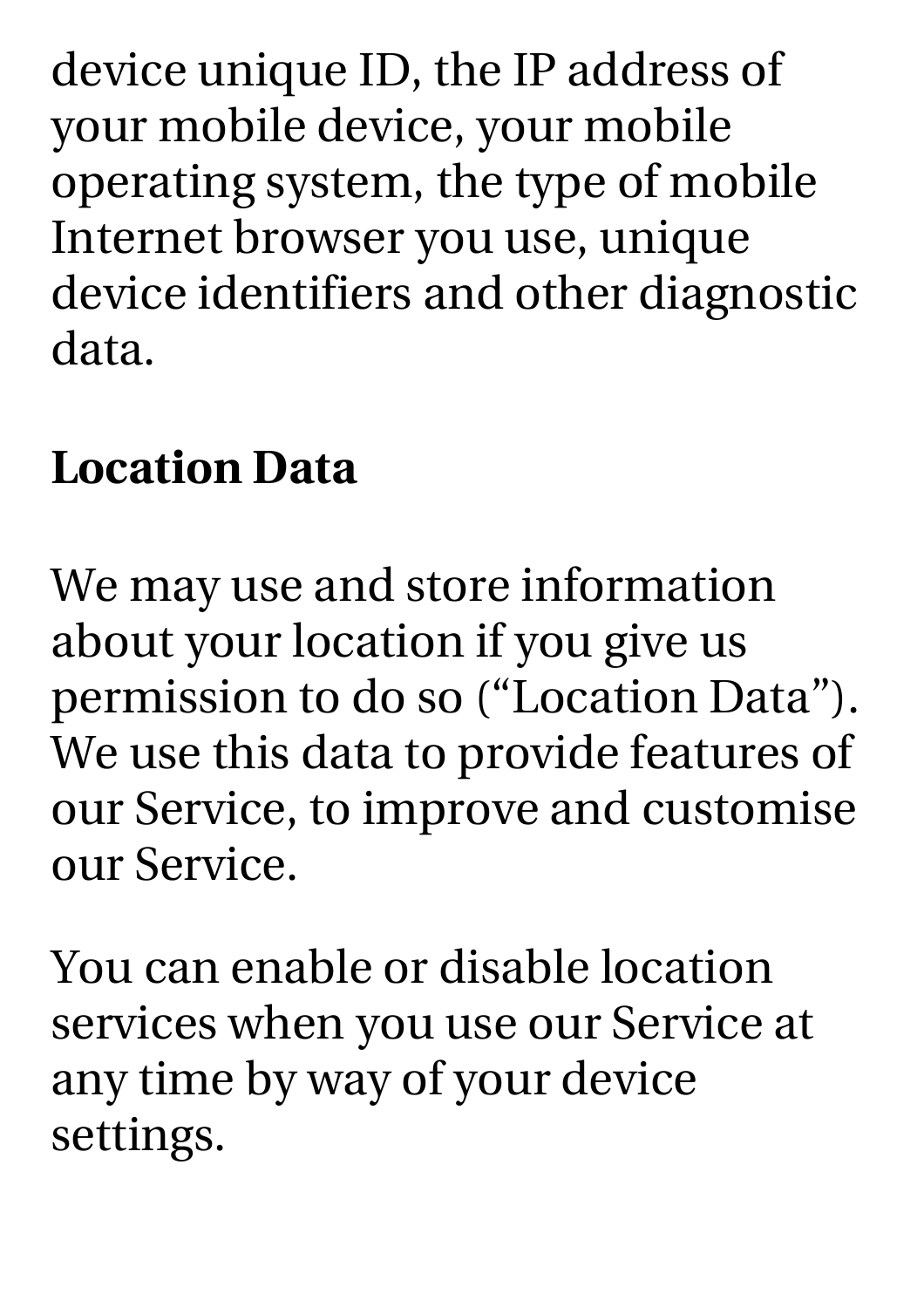#### **Tracking & Cookies Data**

We use cookies and similar tracking technologies to track the activity on our Service and we hold certain information.

Cookies are files with a small amount of data which may include an anonymous unique identifier. Cookies are sent to your browser from a website and stored on your device. Other tracking technologies are also used such as beacons, tags and scripts to collect and track information and to improve and analyse our Service.

You can instruct your browser to refuse all cookies or to indicate when a cookie is being sent. However, if you do not accept cookies, you may not be able to use some portions of our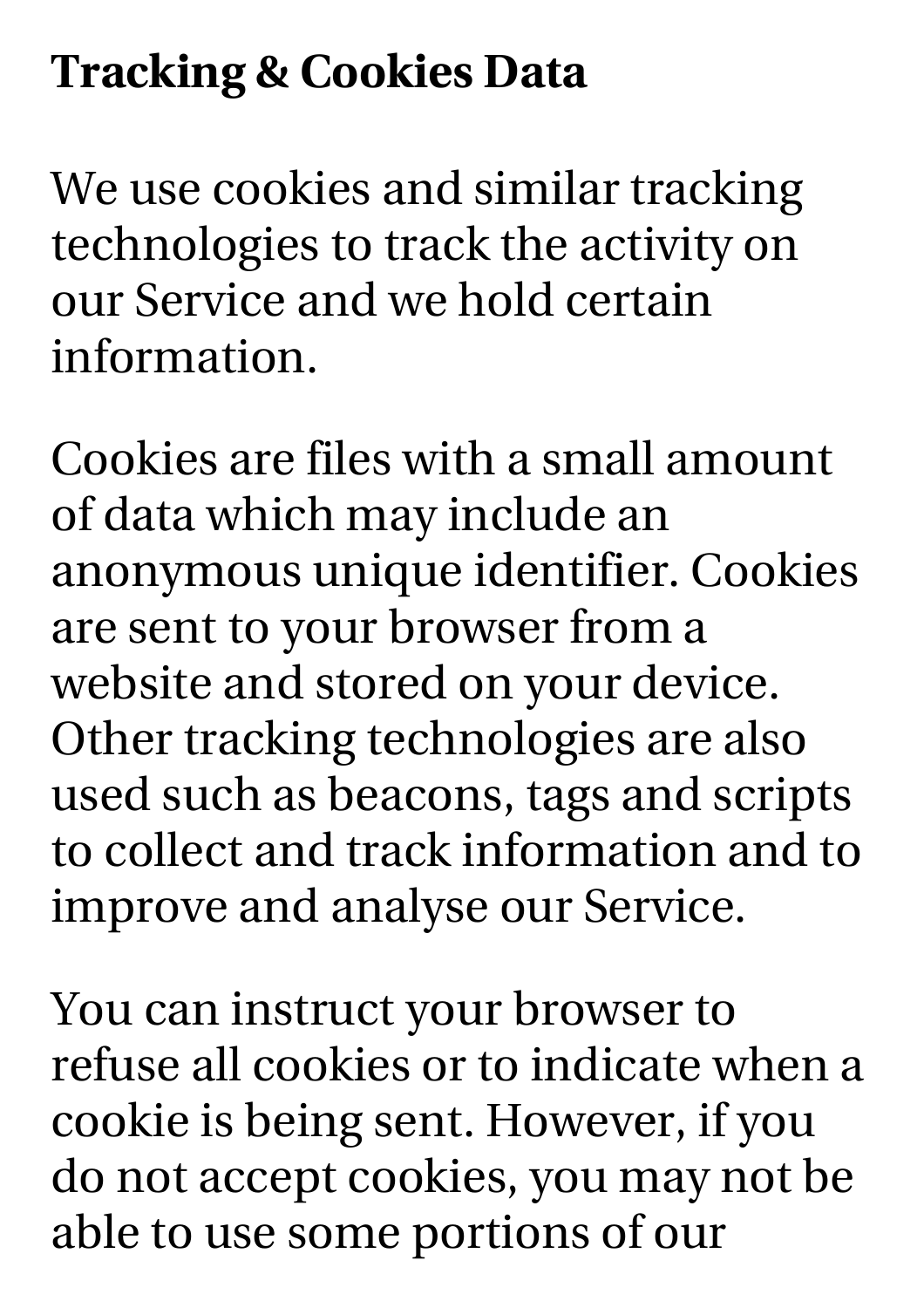#### Service.

Examples of Cookies we use:

- **Session Cookies.** We use Session Cookies to operate our Service.
- **Preference Cookies.** We use Preference Cookies to remember your preferences and various settings.
- **Security Cookies.** We use Security Cookies for security purposes.

### **Use of Data**

OnPo!nt Inc. uses the collected data for various purposes:

- To provide and maintain our Service
- To notify you about changes to our Service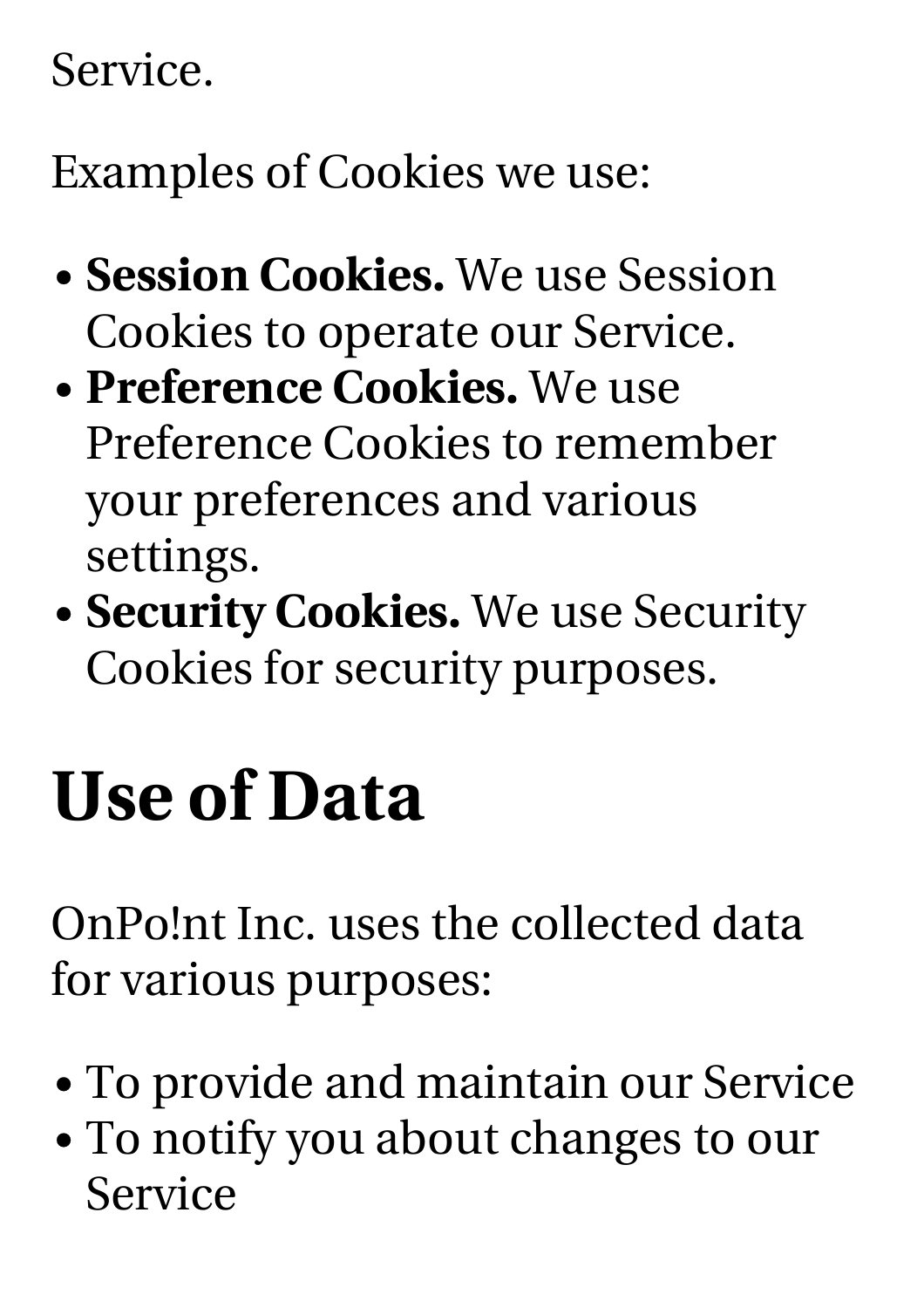- To allow you to participate in interactive features of our Service when you choose to do so
- To provide customer support
- To gather analysis or valuable information so that we can improve our Service
- To monitor the usage of our Service
- To detect, prevent and address technical issues
- To provide you with news, special offers and general information about other goods, services and events which we offer that are similar to those that you have already purchased or enquired about unless you have opted not to receive such information

## **Legal Basis for**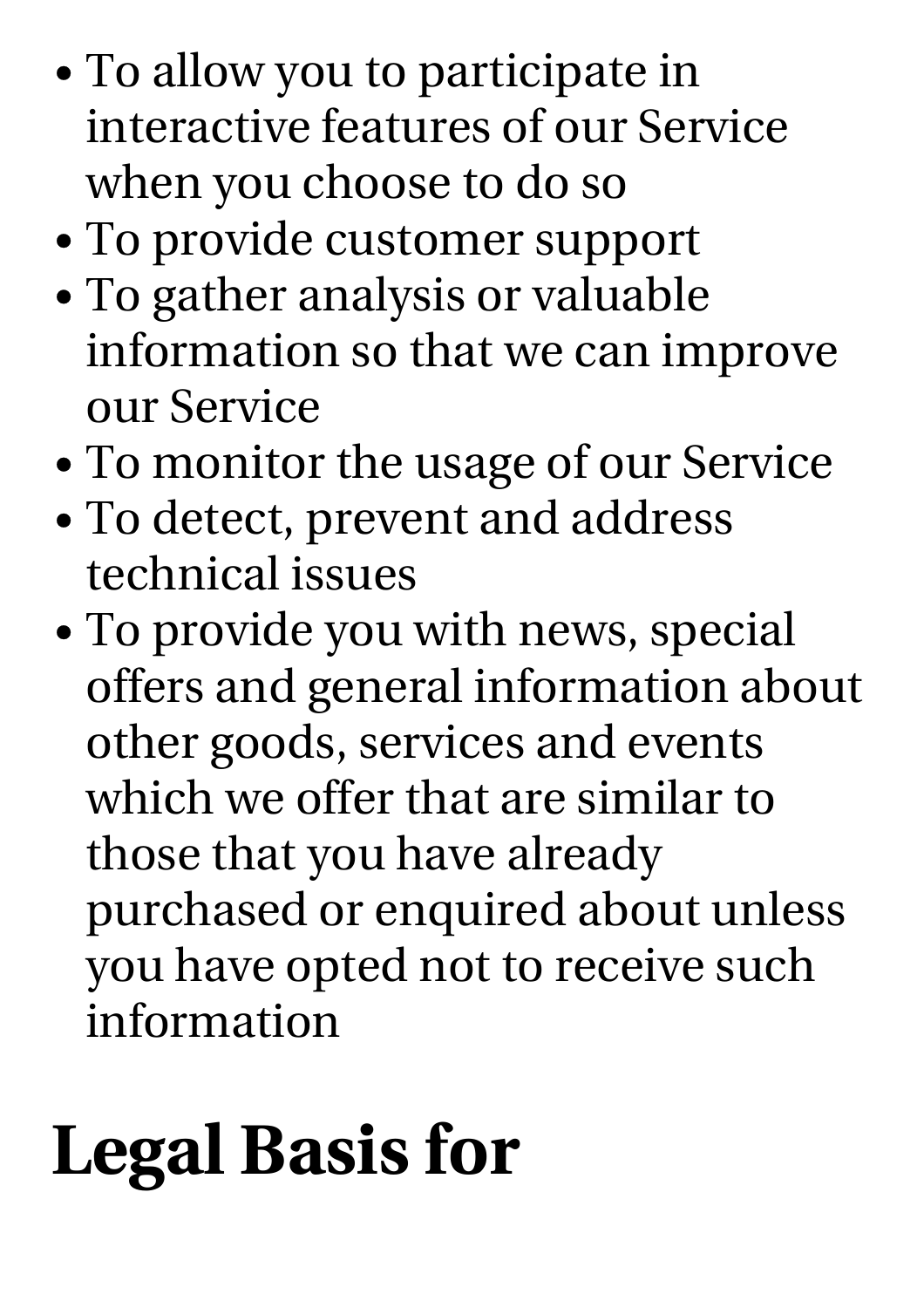## **Processing Personal Data under the General Data Protection Regulation (GDPR)**

If you are from the European Economic Area (EEA), OnPo!nt Inc. legal basis for collecting and using the personal information described in this Privacy Policy depends on the Personal Data we collect and the specific context in which we collect it.

OnPo!nt Inc. may process your Personal Data because:

- We need to perform a contract with you
- You have given us permission to do so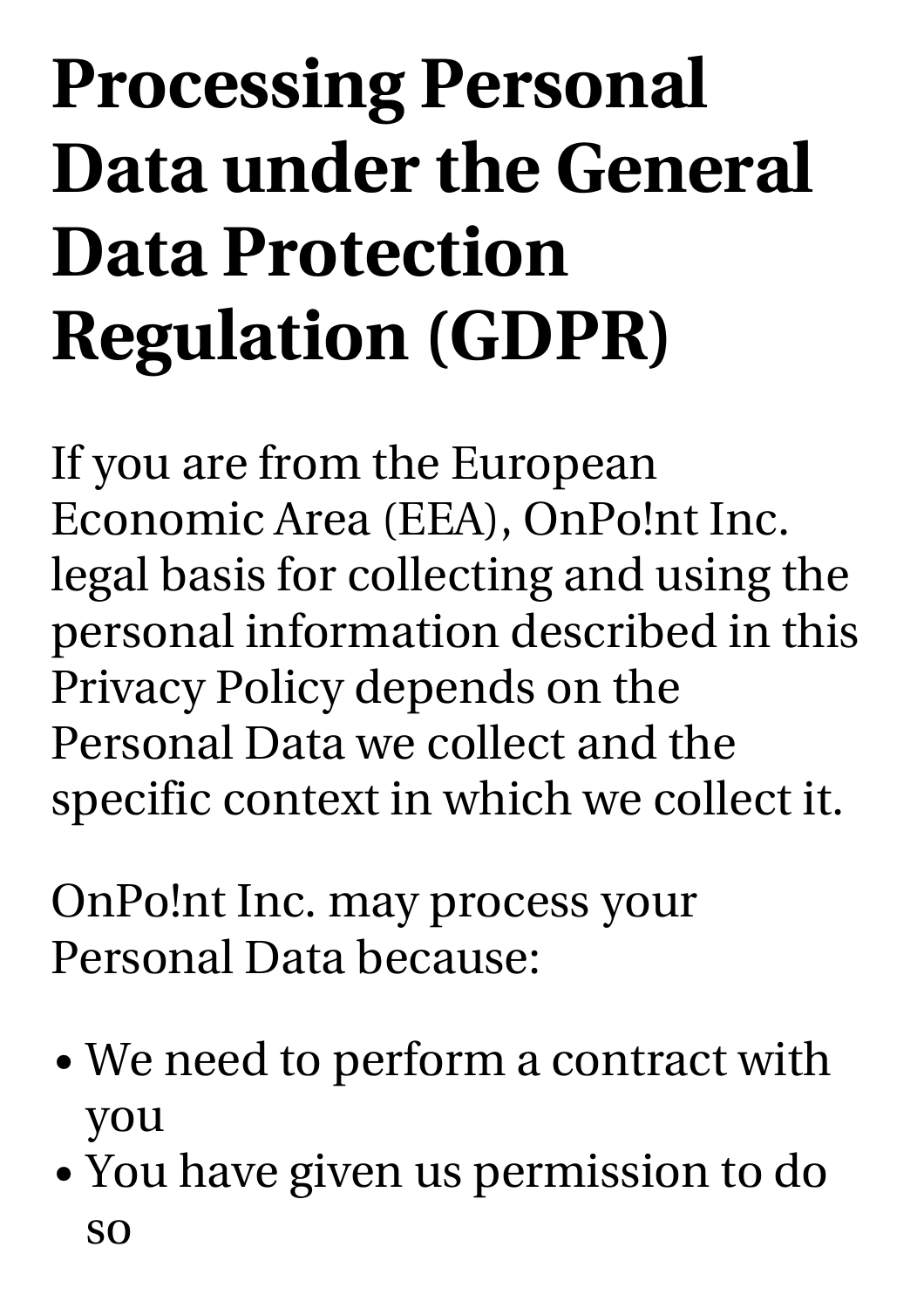- The processing is in our legitimate interests and it is not overridden by your rights
- To comply with the law

### **Retention of Data**

OnPo!nt Inc. will retain your Personal Data only for as long as is necessary for the purposes set out in this Privacy Policy. We will retain and use your Personal Data to the extent necessary to comply with our legal obligations (for example, if we are required to retain your data to comply with applicable laws), resolve disputes and enforce our legal agreements and policies.

OnPo!nt Inc. will also retain Usage Data for internal analysis purposes.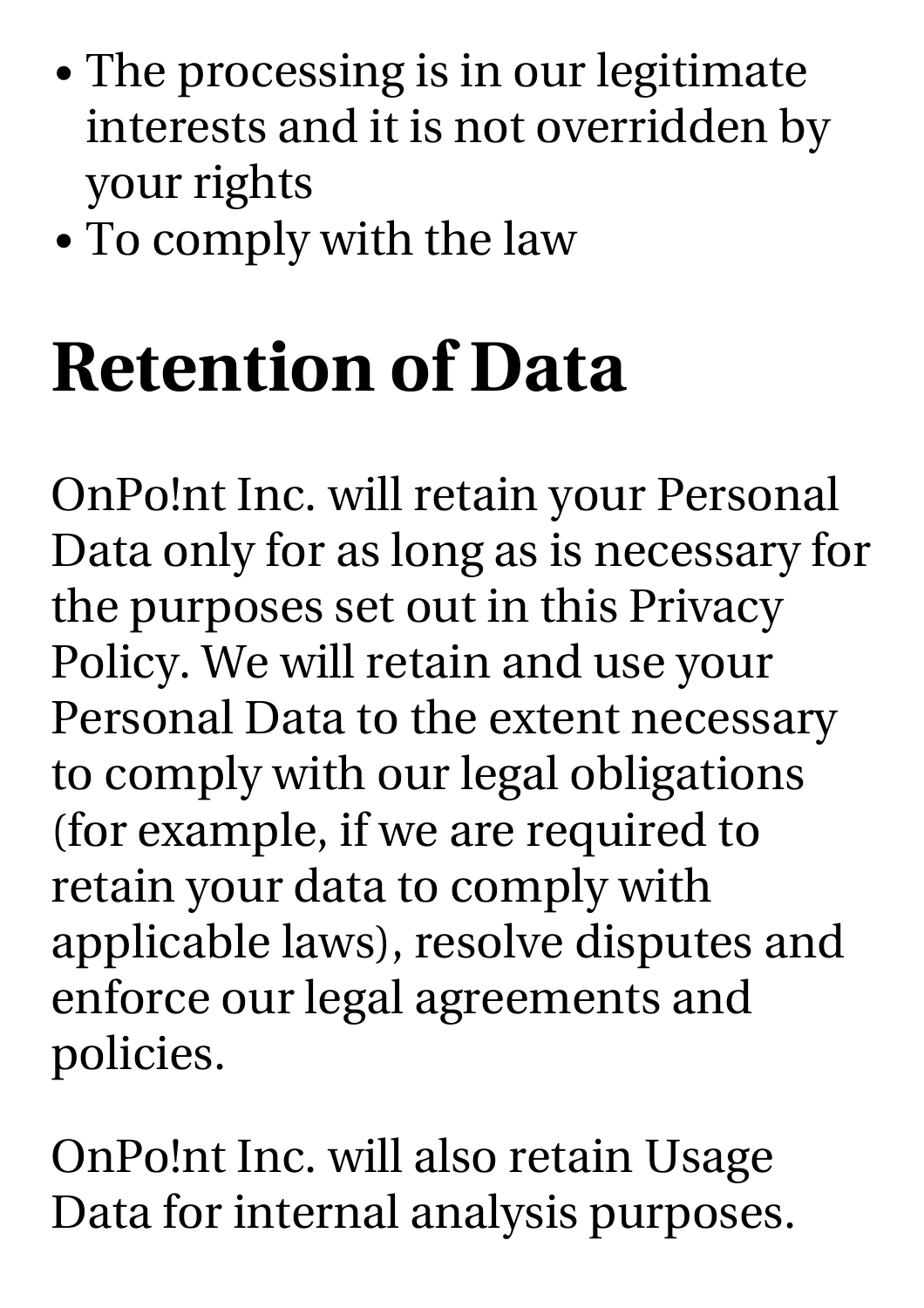Usage Data is generally retained for a shorter period of time, except when this data is used to strengthen the security or to improve the functionality of our Service, or we are legally obligated to retain this data for longer periods.

### **Transfer of Data**

Your information, including Personal Data, may be transferred to — and maintained on — computers located outside of your state, province, country or other governmental jurisdiction where the data protection laws may differ from those of your jurisdiction.

If you are located outside United States and choose to provide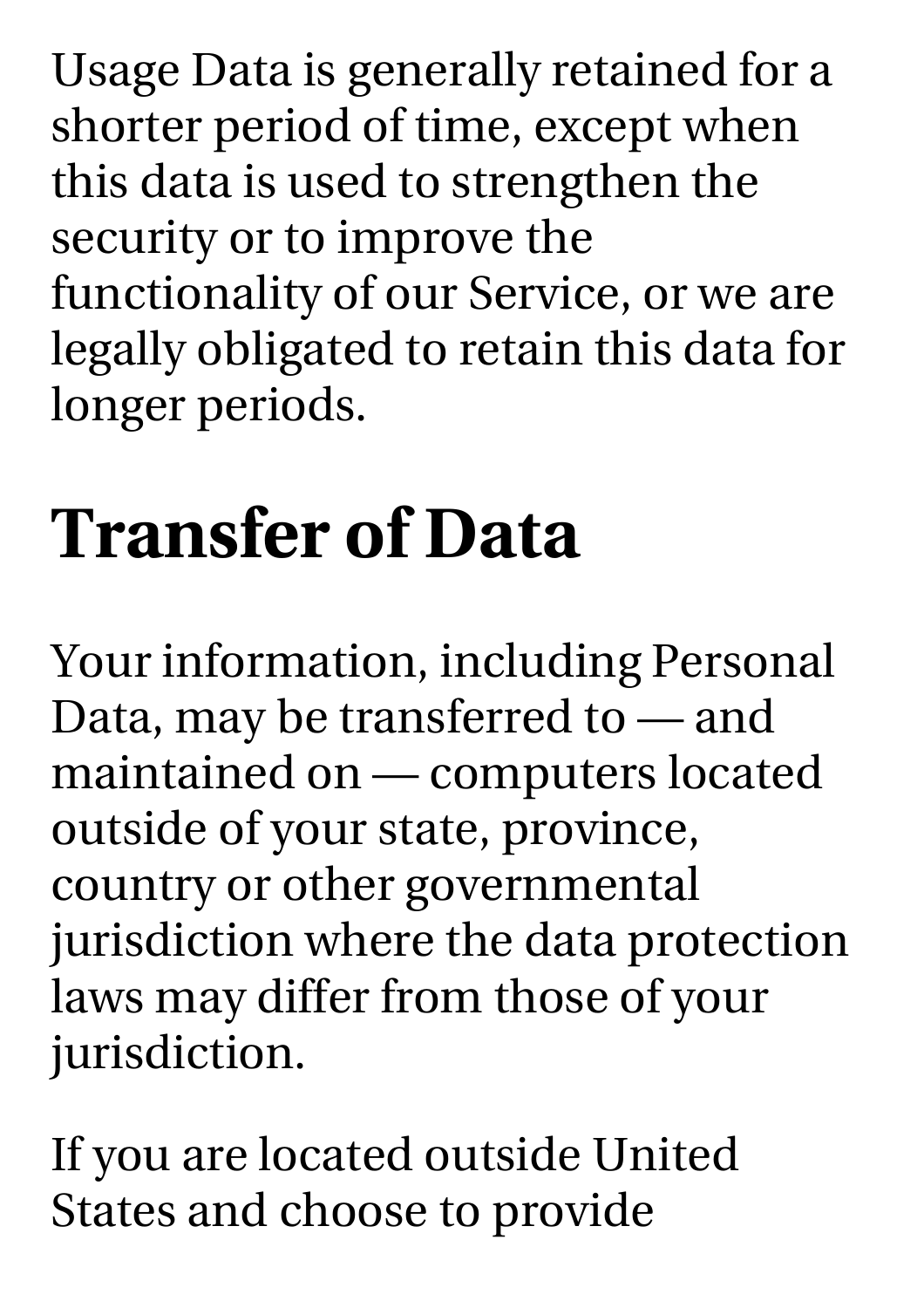information to us, please note that we transfer the data, including Personal Data, to United States and process it there.

Your consent to this Privacy Policy followed by your submission of such information represents your agreement to that transfer.

OnPo!nt Inc. will take all the steps reasonably necessary to ensure that your data is treated securely and in accordance with this Privacy Policy and no transfer of your Personal Data will take place to an organisation or a country unless there are adequate controls in place including the security of your data and other personal information.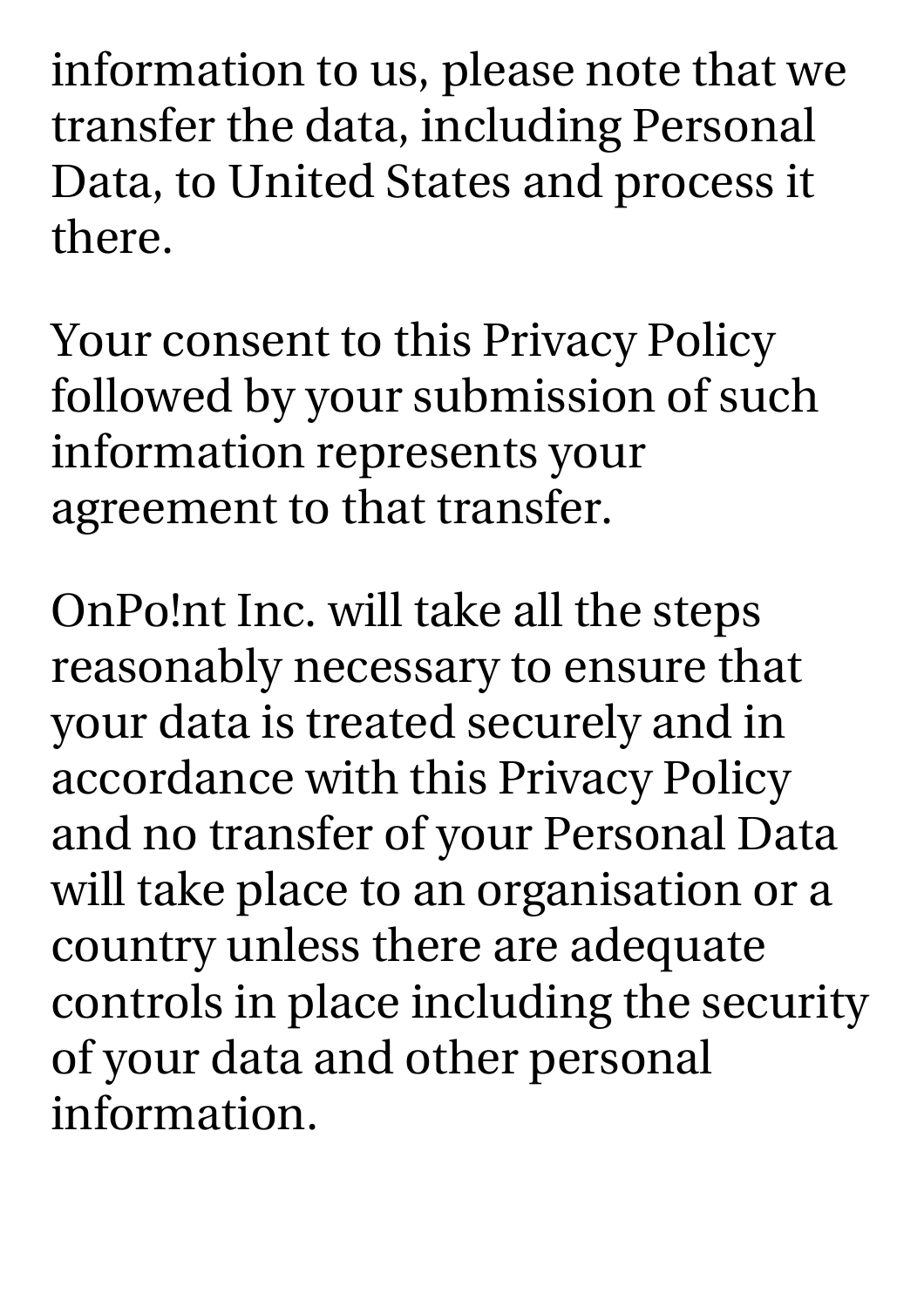### **Disclosure of Data**

### **Business Transaction**

If OnPo!nt Inc. is involved in a merger, acquisition or asset sale, your Personal Data may be transferred. We will provide notice before your Personal Data is transferred and becomes subject to a different Privacy Policy.

### **Disclosure for Law Enforcement**

Under certain circumstances, OnPo!nt Inc. may be required to disclose your Personal Data if required to do so by law or in response to valid requests by public authorities (e.g. a court or a government agency).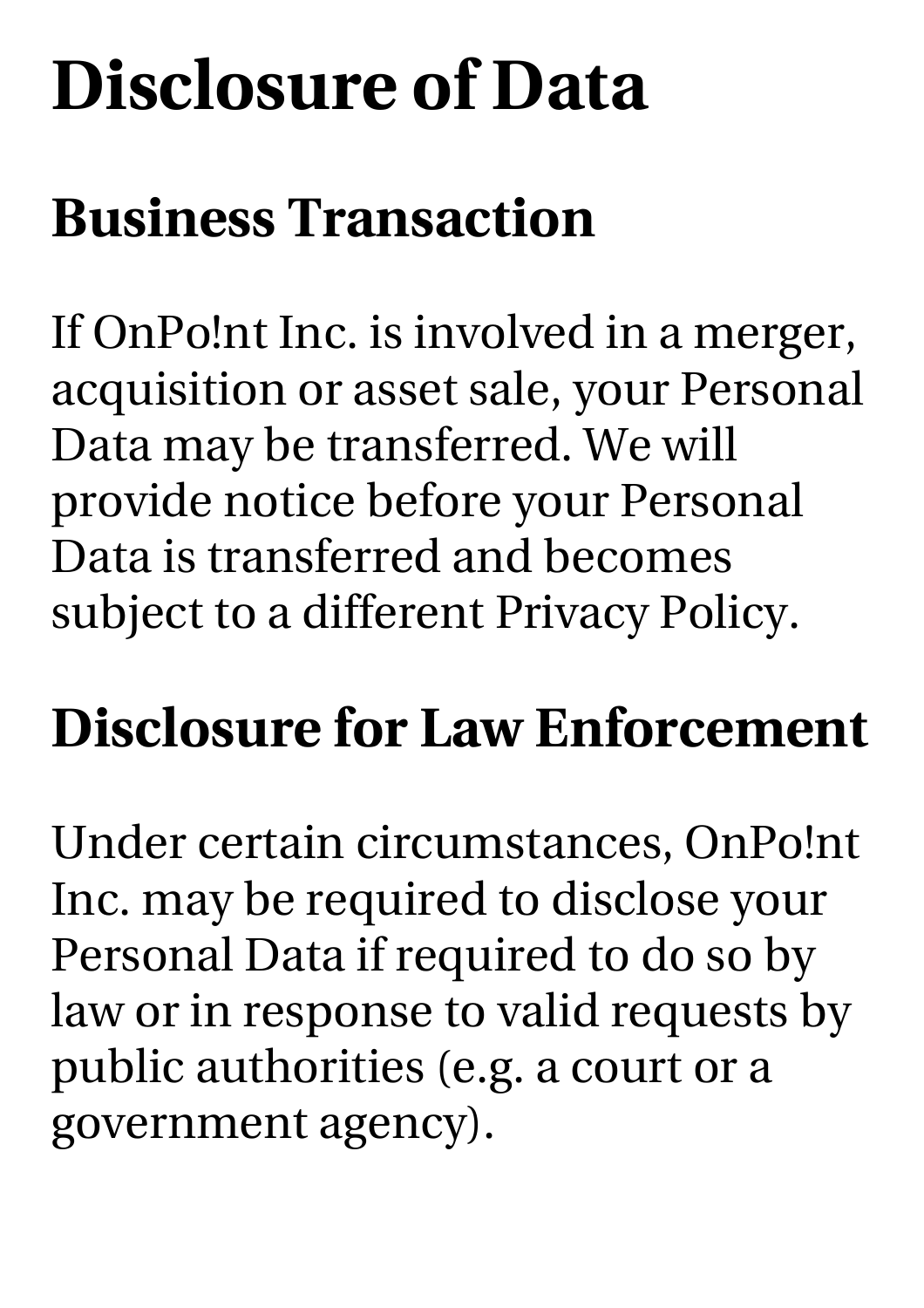### **Legal Requirements**

OnPo!nt Inc. may disclose your Personal Data in the good faith belief that such action is necessary to:

- To comply with a legal obligation
- To protect and defend the rights or property of OnPo!nt Inc.
- To prevent or investigate possible wrongdoing in connection with the Service
- To protect the personal safety of users of the Service or the public
- To protect against legal liability

## **Security of Data**

The security of your data is important to us but remember that no method of transmission over the Internet or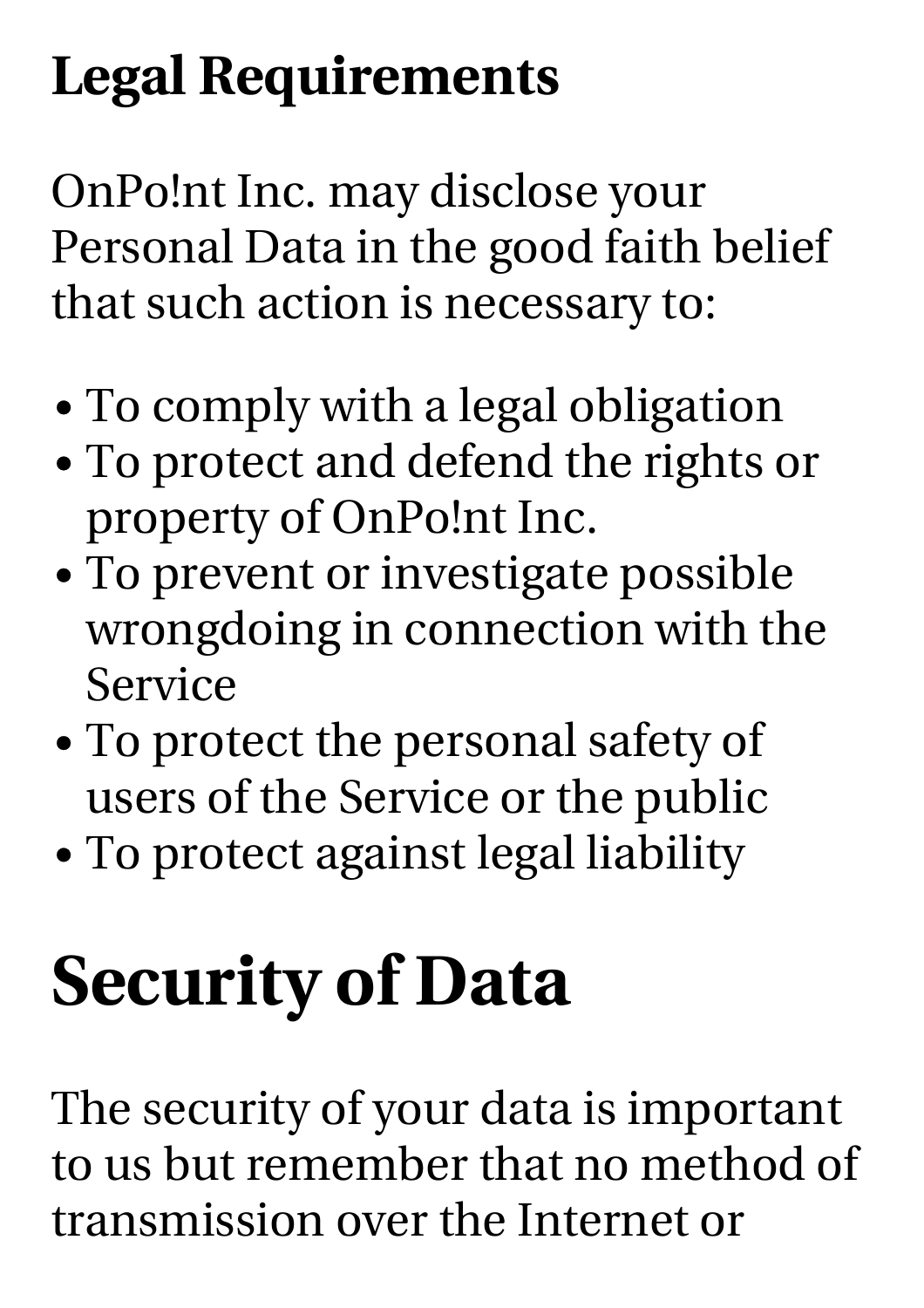method of electronic storage is 100% secure. While we strive to use commercially acceptable means to protect your Personal Data, we cannot guarantee its absolute security.

### **Our Policy on "Do Not Track" Signals under the California Online Protection Act (CalOPPA)**

We do not support Do Not Track ("DNT"). Do Not Track is a preference you can set in your web browser to inform websites that you do not want to be tracked.

You can enable or disable Do Not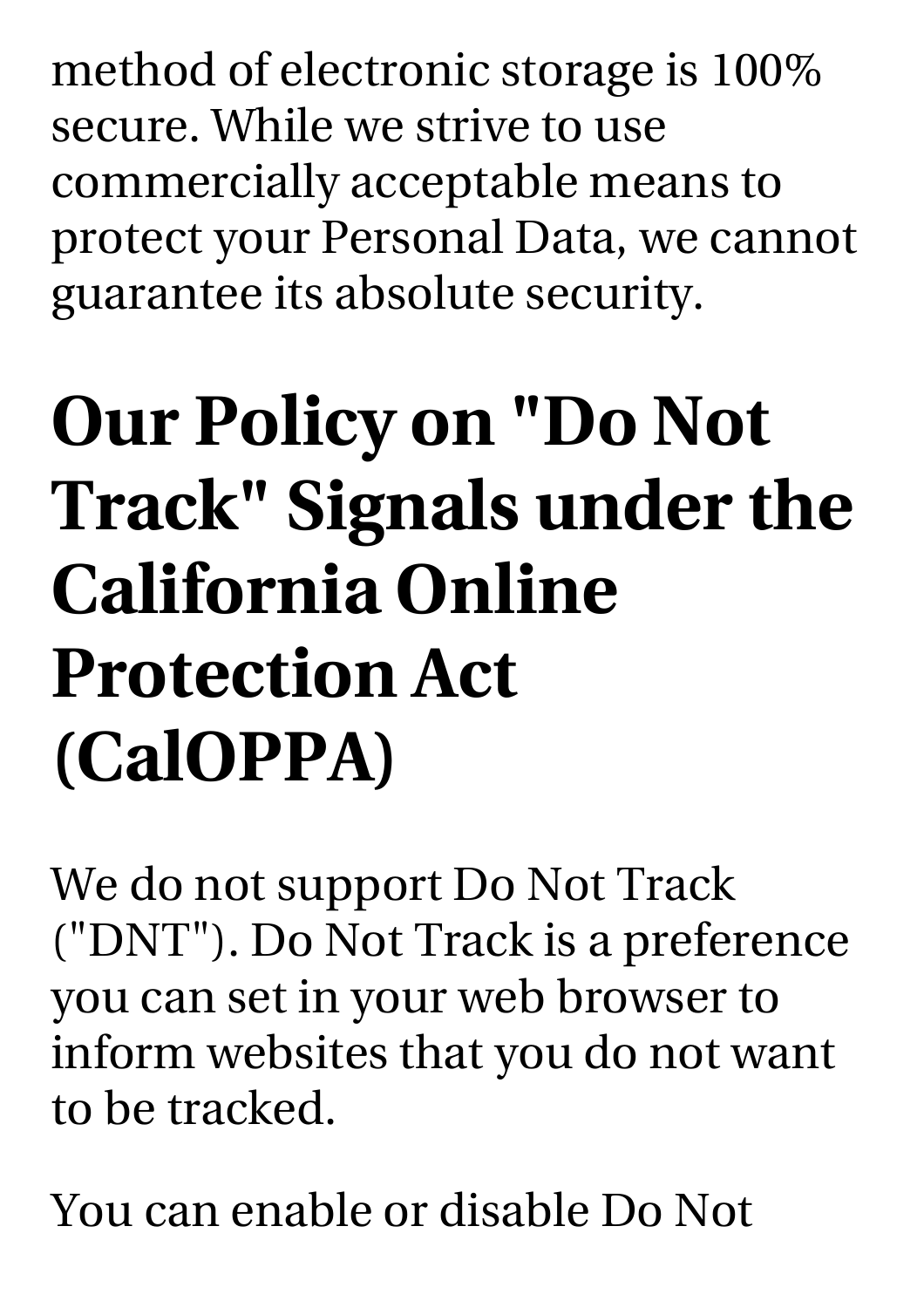Track by visiting the Preferences or Settings page of your web browser.

### **Your Data Protection Rights under the General Data Protection Regulation (GDPR)**

If you are a resident of the European Economic Area (EEA), you have certain data protection rights. OnPo!nt Inc. aims to take reasonable steps to allow you to correct, amend, delete or limit the use of your Personal Data.

If you wish to be informed about what Personal Data we hold about you and if you want it to be removed from our systems, please contact us.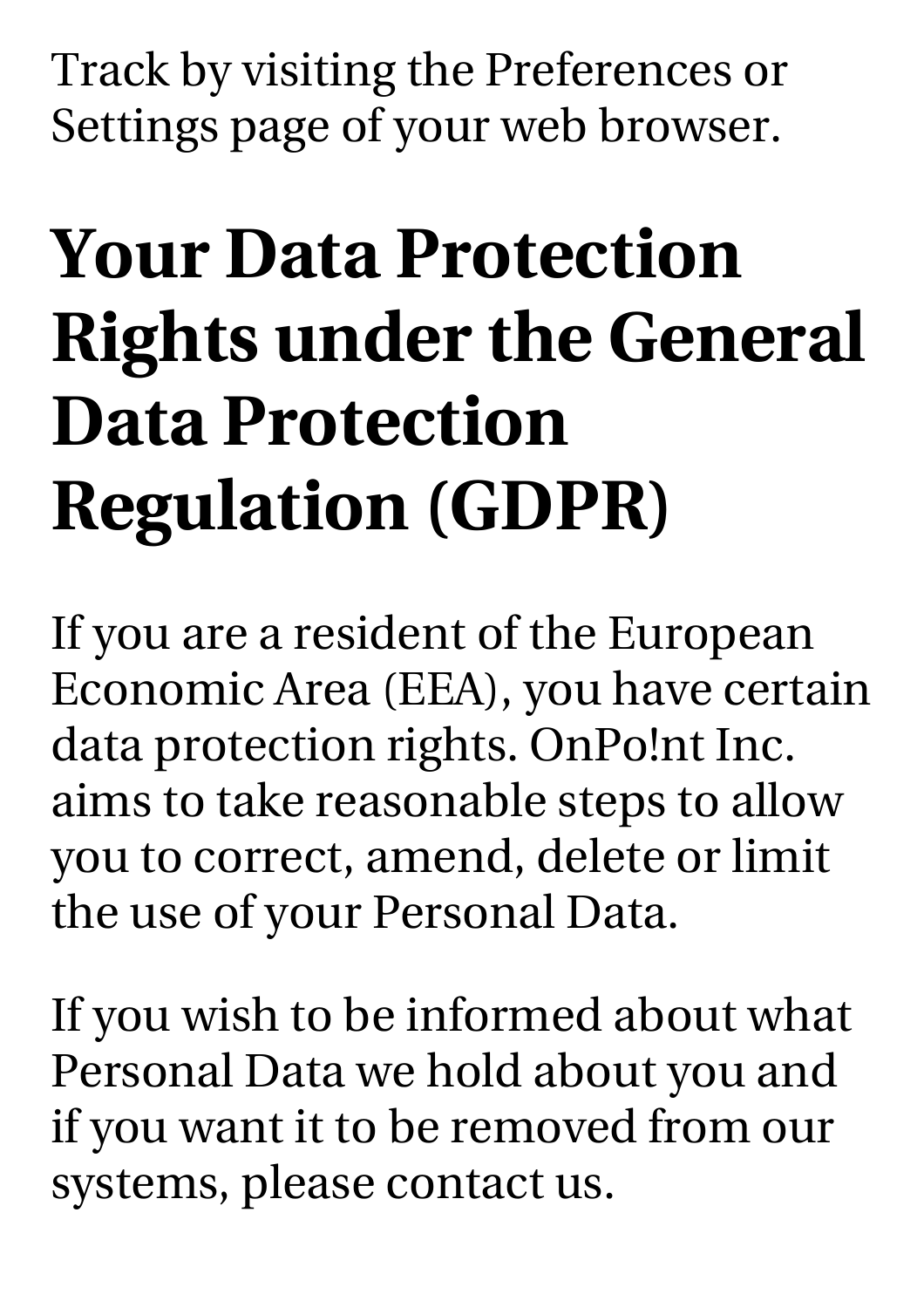In certain circumstances, you have the following data protection rights:

- **The right to access, update or delete the information we have on you.** Whenever made possible, you can access, update or request deletion of your Personal Data directly within your account settings section. If you are unable to perform these actions yourself, please contact us to assist you.
- **The right of rectification.** You have the right to have your information rectified if that information is inaccurate or incomplete.
- **The right to object.** You have the right to object to our processing of your Personal Data.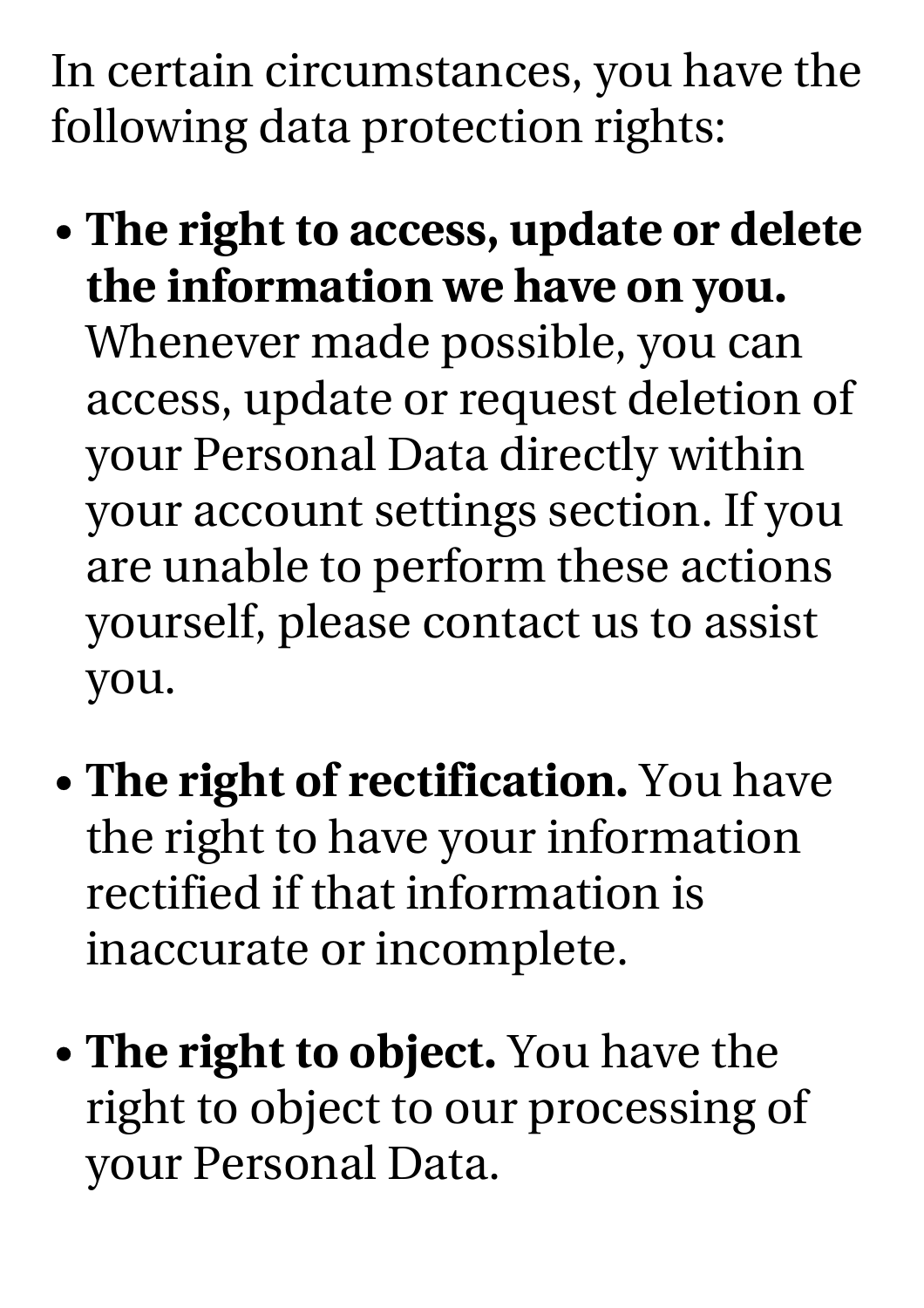- **The right of restriction.** You have the right to request that we restrict the processing of your personal information.
- **The right to data portability.** You have the right to be provided with a copy of the information we have on you in a structured, machinereadable and commonly used format.
- **The right to withdraw consent.** You also have the right to withdraw your consent at any time where OnPo!nt Inc. relied on your consent to process your personal information.

Please note that we may ask you to verify your identity before responding to such requests.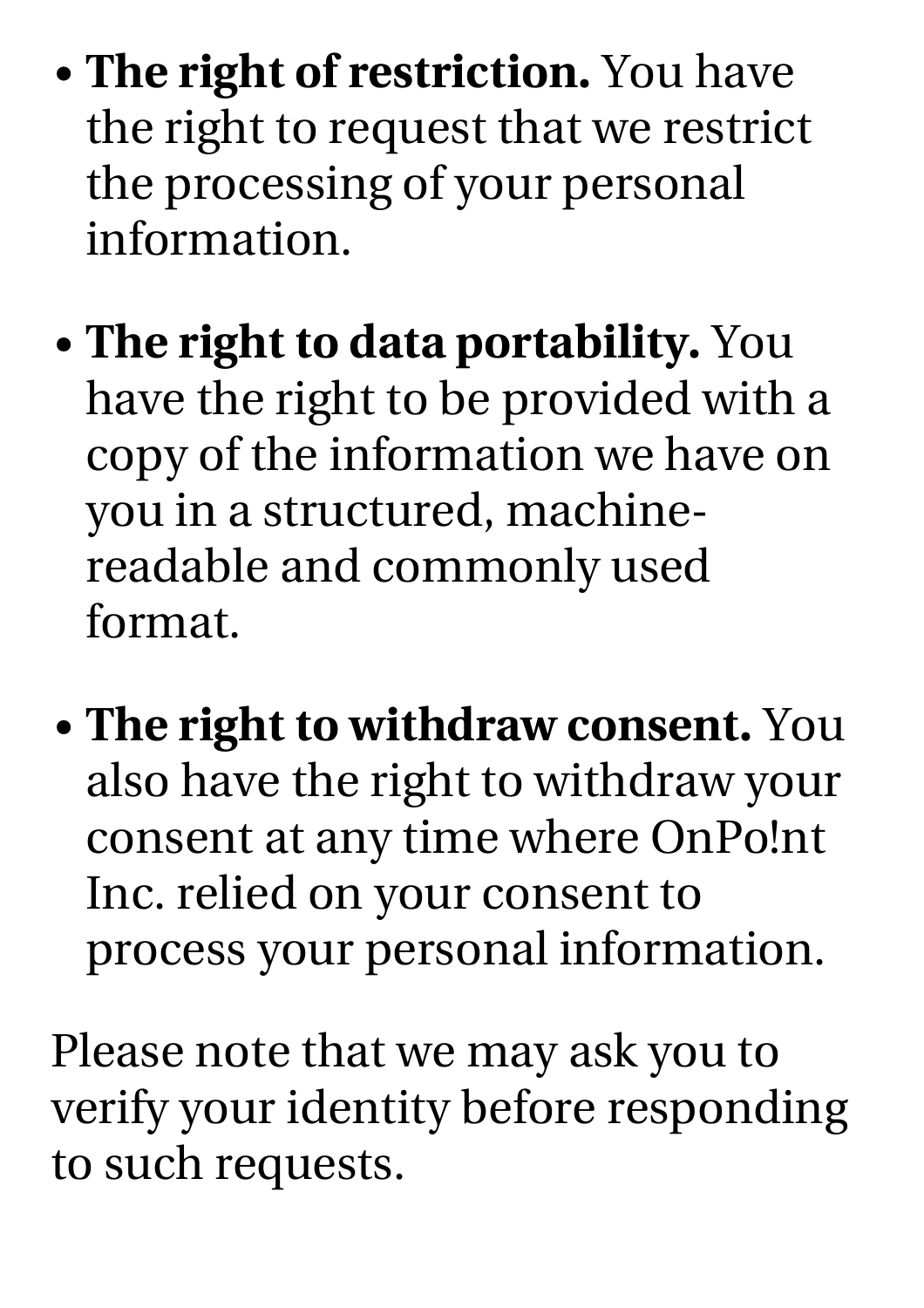You have the right to complain to a Data Protection Authority about our collection and use of your Personal Data. For more information, please contact your local data protection authority in the European Economic Area (EEA).

### **Service Providers**

We may employ third party companies and individuals to facilitate our Service ("Service Providers"), provide the Service on our behalf, perform Servicerelated services or assist us in analysing how our Service is used.

These third parties have access to your Personal Data only to perform these tasks on our behalf and are obligated not to disclose or use it for any other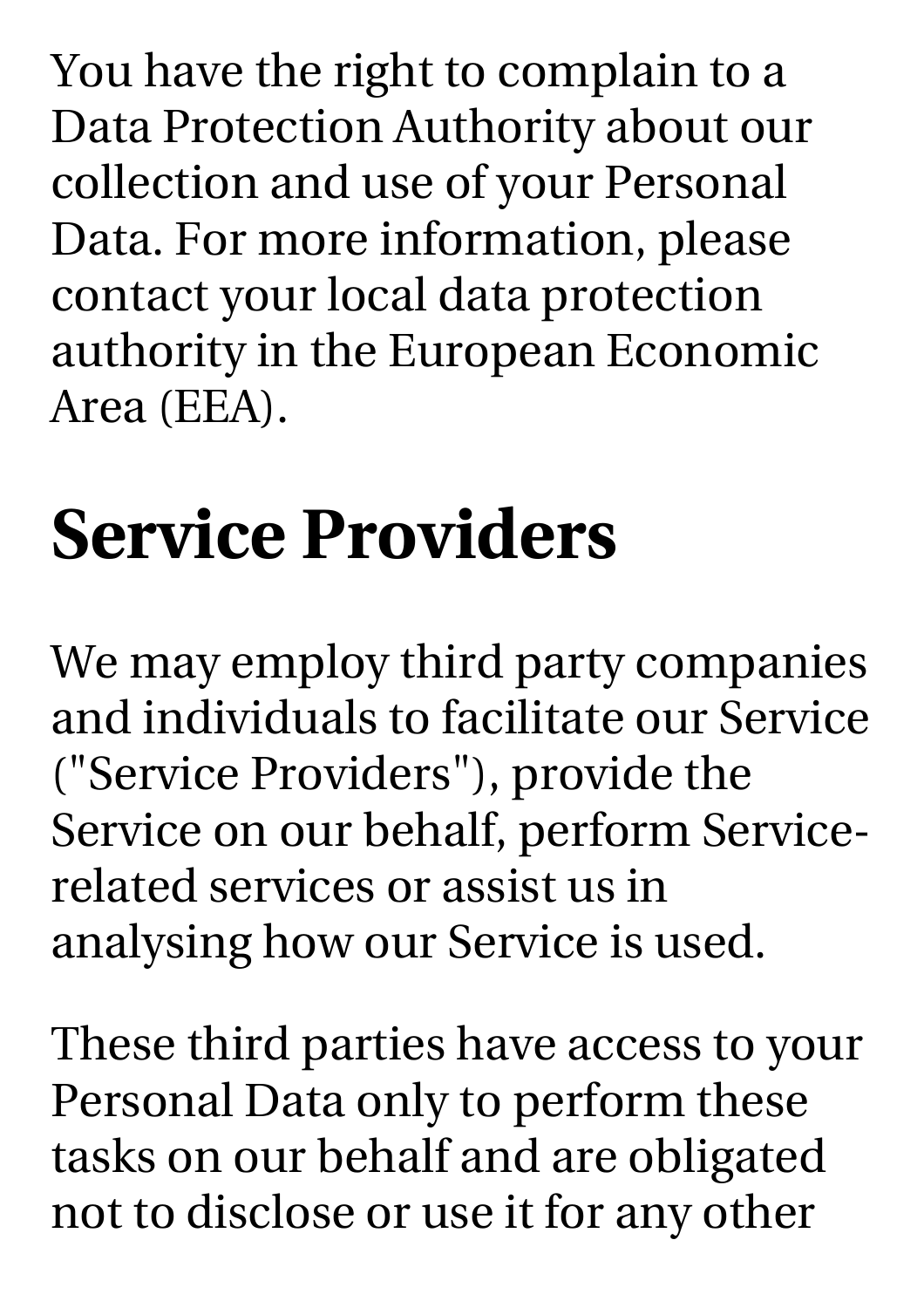purpose.

### **Analytics**

We may use third-party Service Providers to monitor and analyse the use of our Service.

#### **Google Analytics**

Google Analytics is a web analytics service offered by Google that tracks and reports website traffic. Google uses the data collected to track and monitor the use of our Service. This data is shared with other Google services. Google may use the collected data to contextualise and personalise the ads of its own advertising network.

For more information on the privacy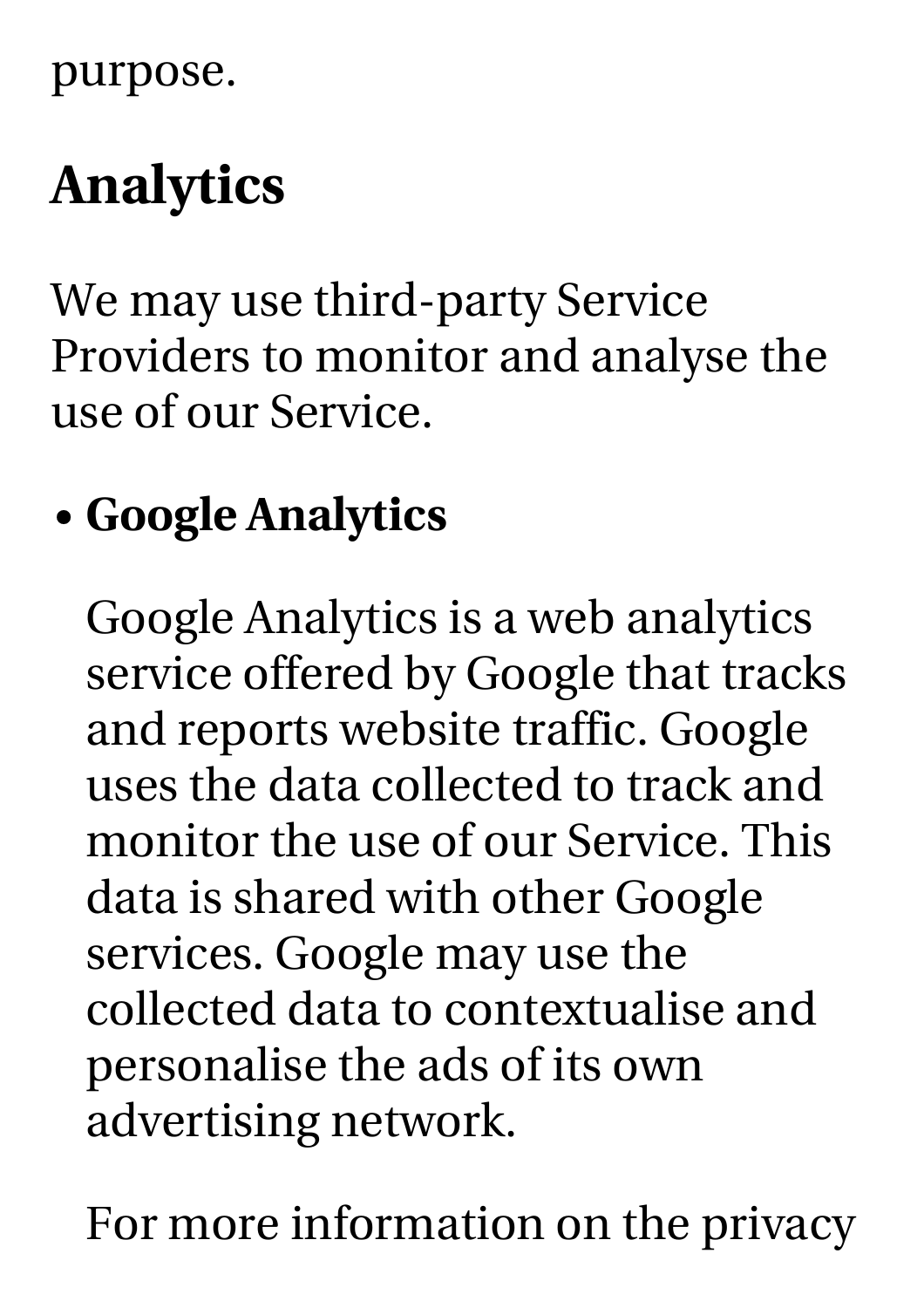practices of Google, please visit the Google Privacy & Terms web page: [https://policies.google.com/privacy?](https://policies.google.com/privacy?hl=en) hl=en

#### **Mixpanel**

Mixpanel is provided by Mixpanel Inc

You can prevent Mixpanel from using your information for analytics purposes by opting-out. To opt-out of Mixpanel service, please visit this page: <https://mixpanel.com/optout/>

For more information on what type of information Mixpanel collects, please visit the Terms of Use page of Mixpanel:

<https://mixpanel.com/terms/>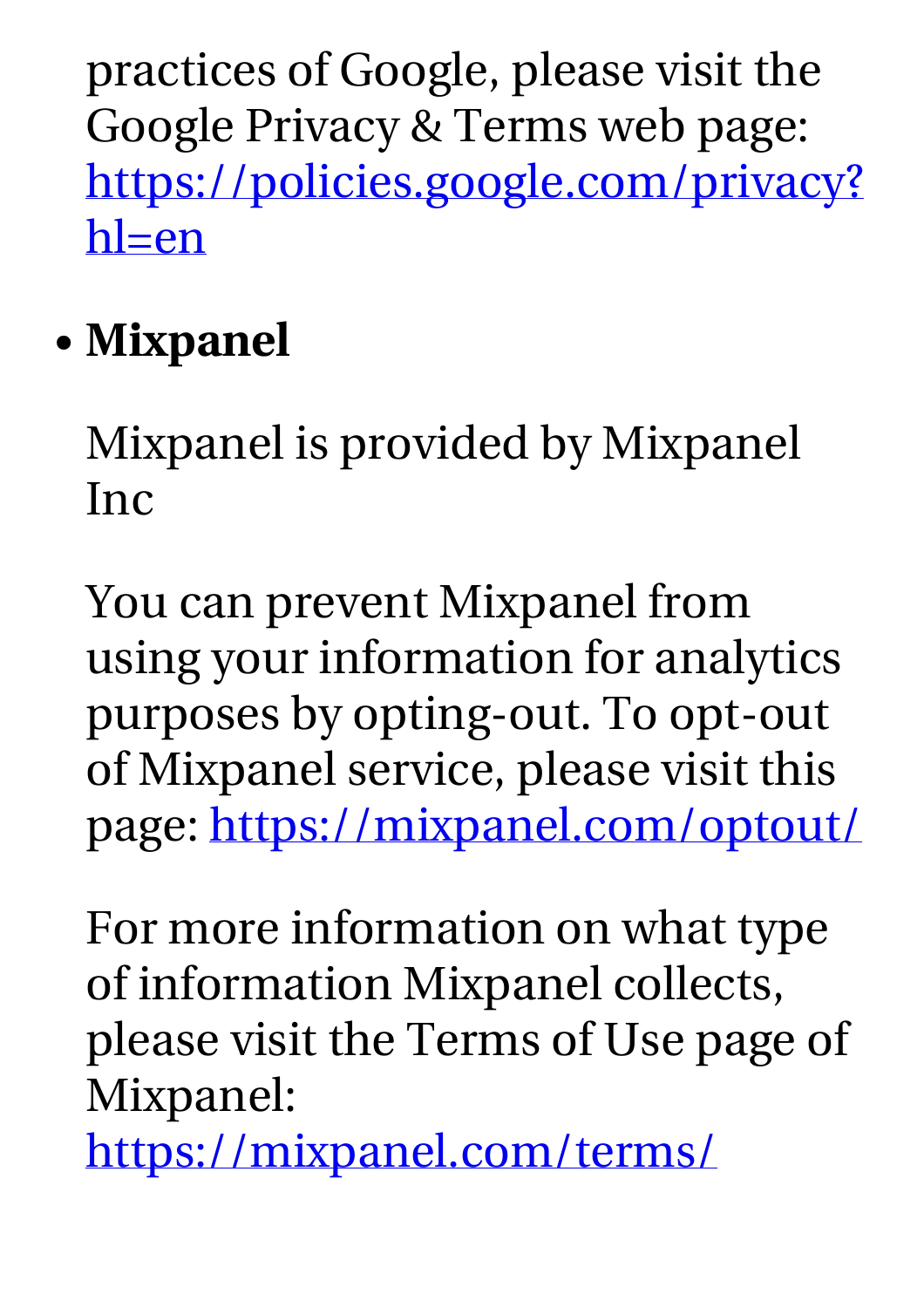### **Behavioral Remarketing**

OnPo!nt Inc. uses remarketing services to advertise on third party websites to you after you visited our Service. We and our third-party vendors use cookies to inform, optimise and serve ads based on your past visits to our Service.

#### **Twitter**

Twitter remarketing service is provided by Twitter Inc.

You can opt-out from Twitter's interest-based ads by following their instructions:

https://support.twitter.com/articles/2

You can learn more about the privacy practices and policies of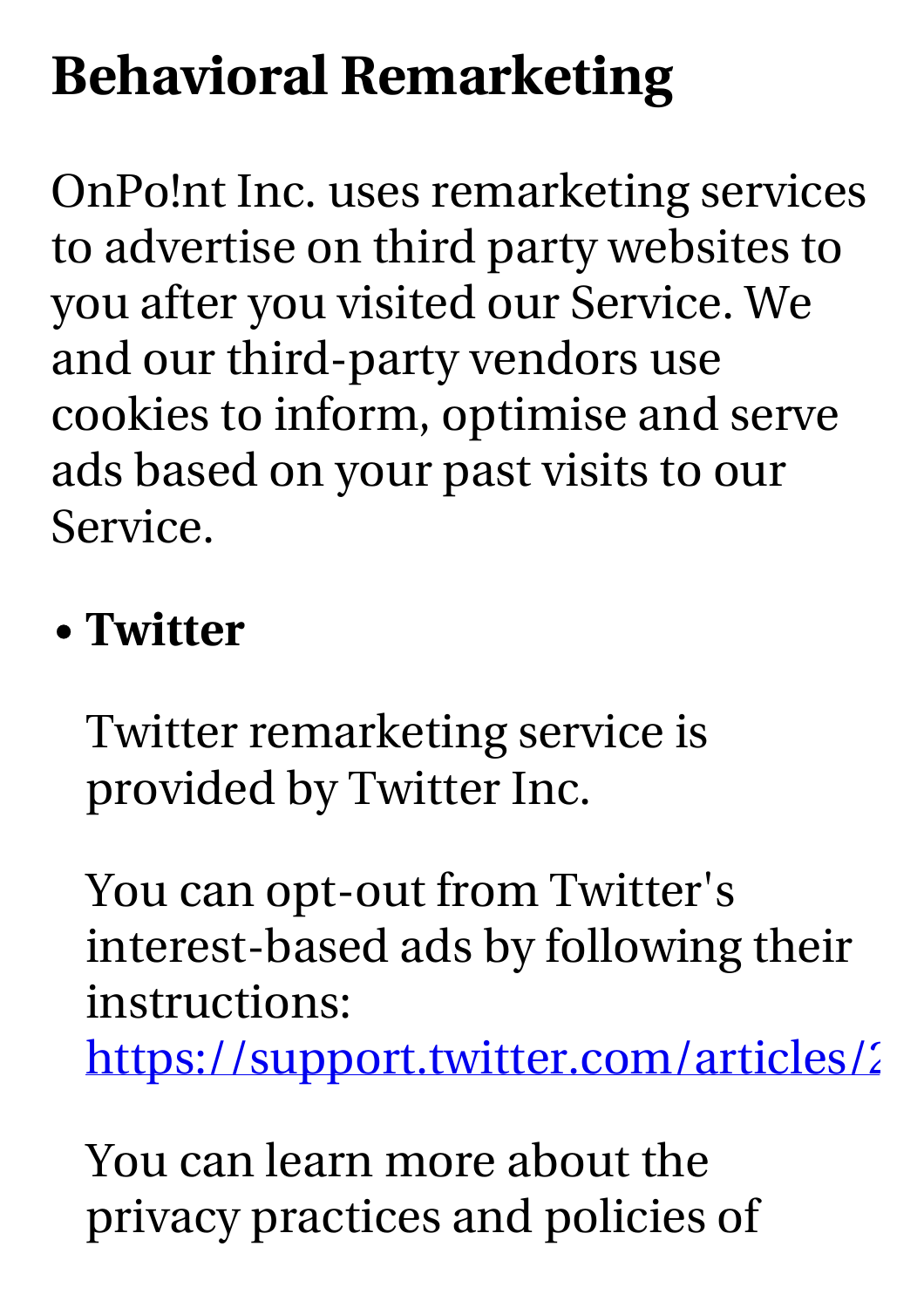Twitter by visiting their Privacy Policy page: <https://twitter.com/privacy>

#### **Facebook**

Facebook remarketing service is provided by Facebook Inc.

You can learn more about interest based advertising from Facebook by visiting this page:

https://www.facebook.com/help/164

To opt-out from Facebook's interest based ads, follow these instructions from Facebook:

https://www.facebook.com/help/568

Facebook adheres to the Self- Regulatory Principles for Online Behavioural Advertising established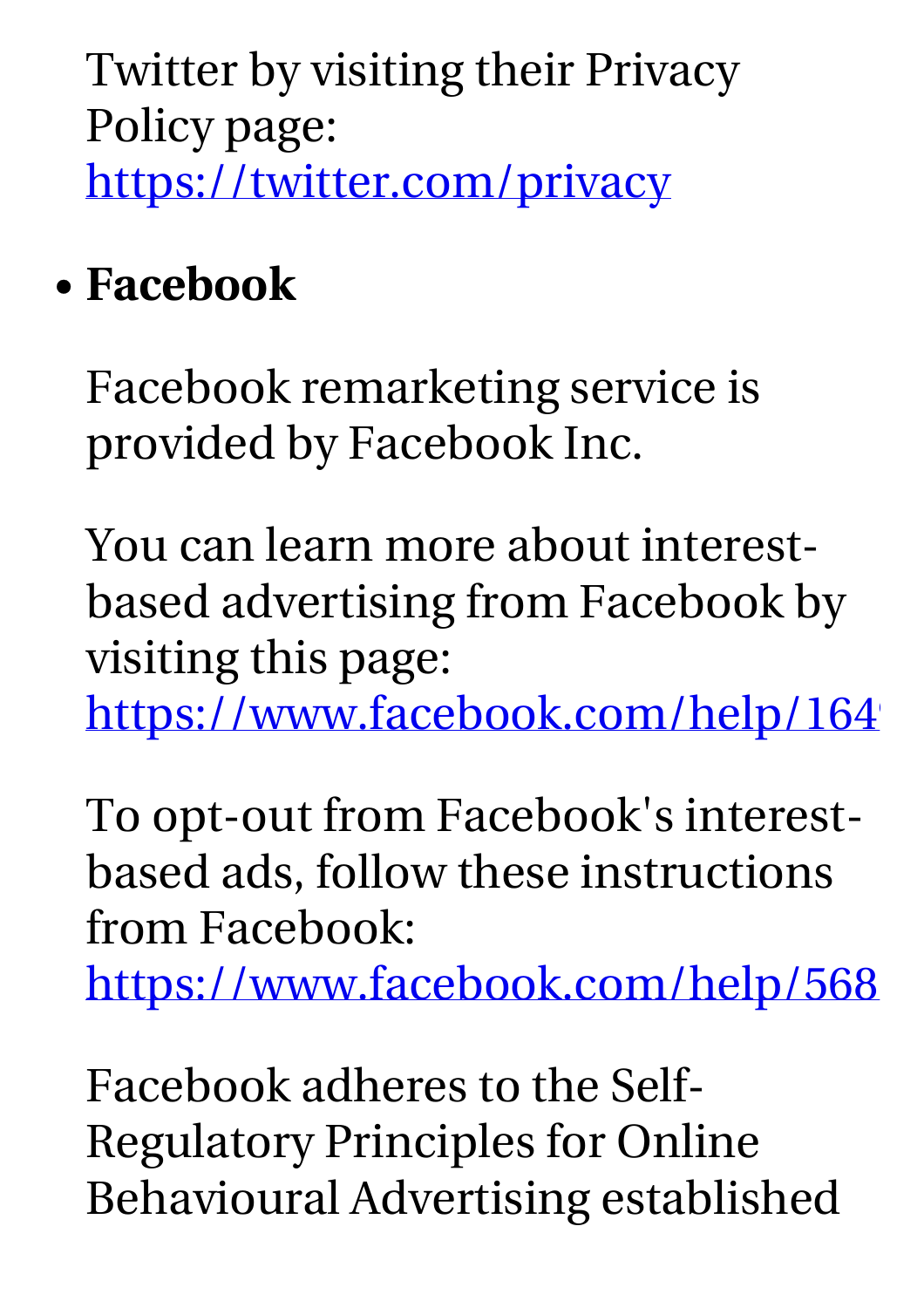by the Digital Advertising Alliance. You can also opt-out from Facebook and other participating companies through the Digital Advertising Alliance in the USA

[http://www.aboutads.info/choices/,](http://www.aboutads.info/choices/) the Digital Advertising Alliance of Canada in Canada

<http://youradchoices.ca/> or the European Interactive Digital Advertising Alliance in Europe <http://www.youronlinechoices.eu/>, or opt-out using your mobile device settings.

For more information on the privacy practices of Facebook, please visit Facebook's Data Policy:

https://www.facebook.com/privacy/ $\epsilon$ 

### **AppNexus**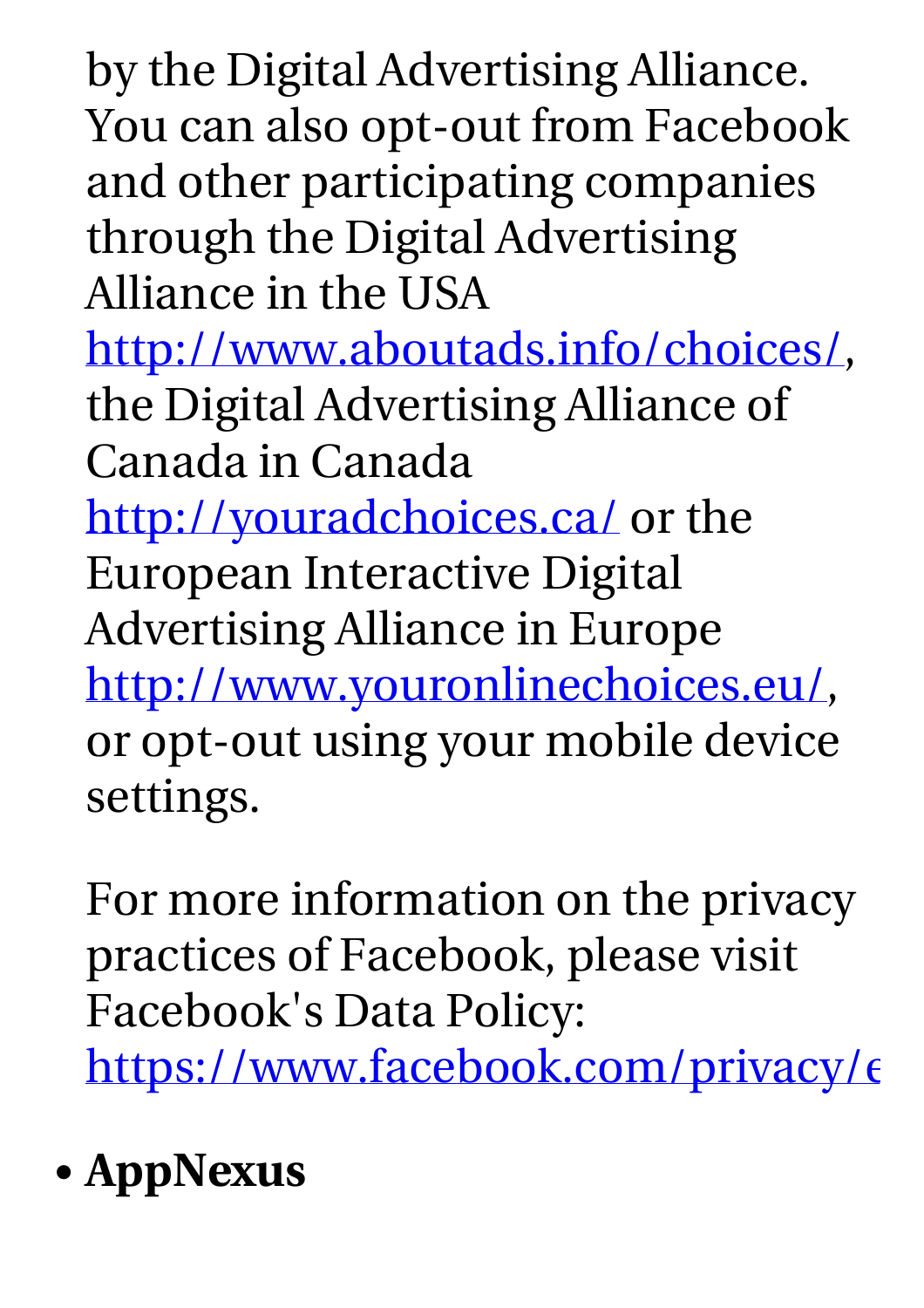AppNexus remarketing service is provided by AppNexus Inc.

You can opt-out of AppNexus remarketing by visiting the Privacy & the AppNexus Platform web page: [http://www.appnexus.com/platform](http://www.appnexus.com/platform-policy#choices) policy#choices

For more information on the privacy practices of AppNexus, please visit the AppNexus Platform Privacy Policy web page: [http://www.appnexus.com/platform-](http://www.appnexus.com/platform-policy/)

policy/

## **Links to Other Sites**

Our Service may contain links to other sites that are not operated by us. If you click a third party link, you will be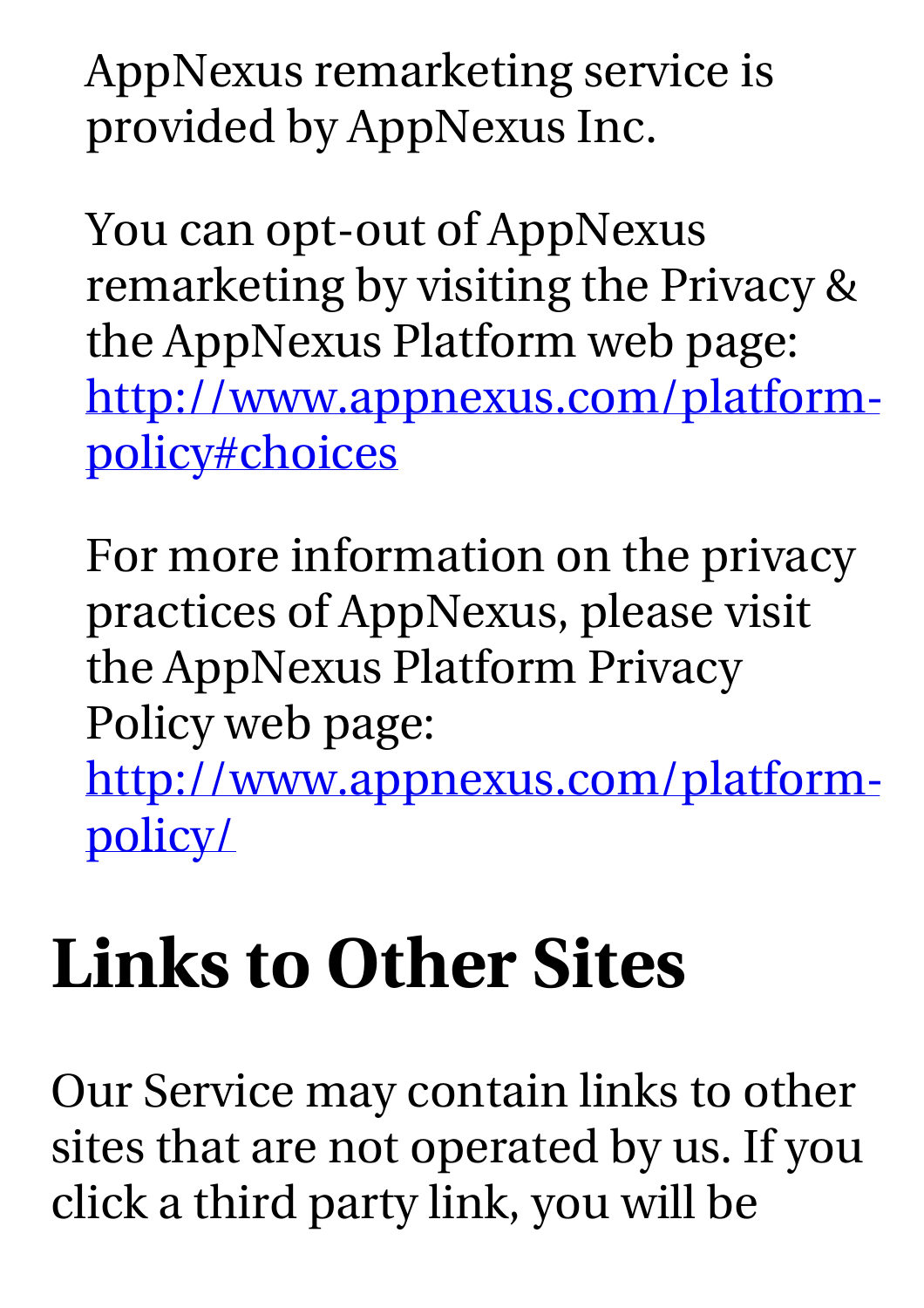directed to that third party's site. We strongly advise you to review the Privacy Policy of every site you visit.

We have no control over and assume no responsibility for the content, privacy policies or practices of any third party sites or services.

## **Children's Privacy**

Our Service does not address anyone under the age of 18 ("Children").

We do not knowingly collect personally identifiable information from anyone under the age of 18. If you are a parent or guardian and you are aware that your Child has provided us with Personal Data, please contact us. If we become aware that we have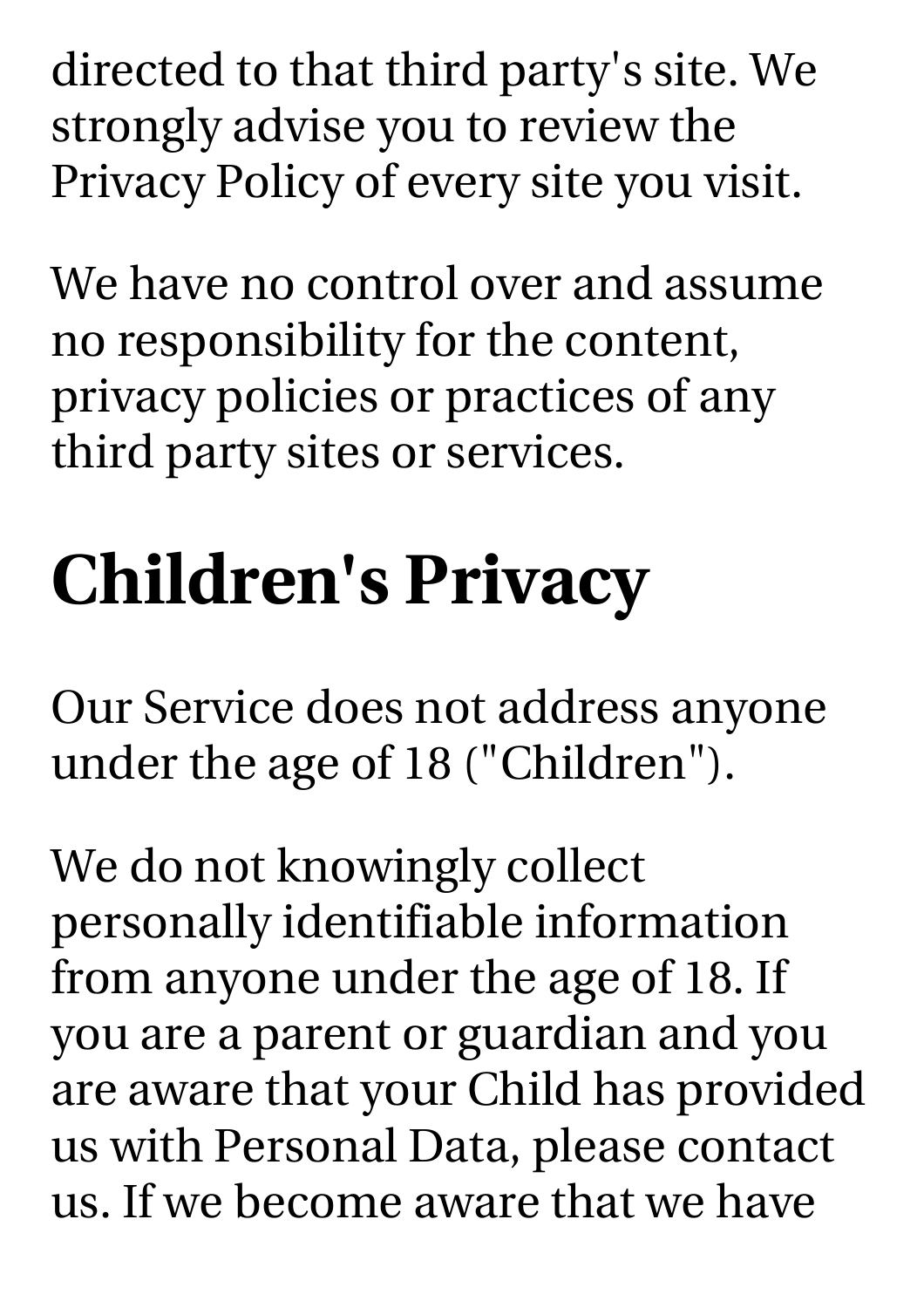collected Personal Data from children without verification of parental consent, we take steps to remove that information from our servers.

## **Changes to This Privacy Policy**

We may update our Privacy Policy from time to time. We will notify you of any changes by posting the new Privacy Policy on this page.

We will let you know via email and/or a prominent notice on our Service, prior to the change becoming effective and update the "effective date" at the top of this Privacy Policy.

You are advised to review this Privacy Policy periodically for any changes.